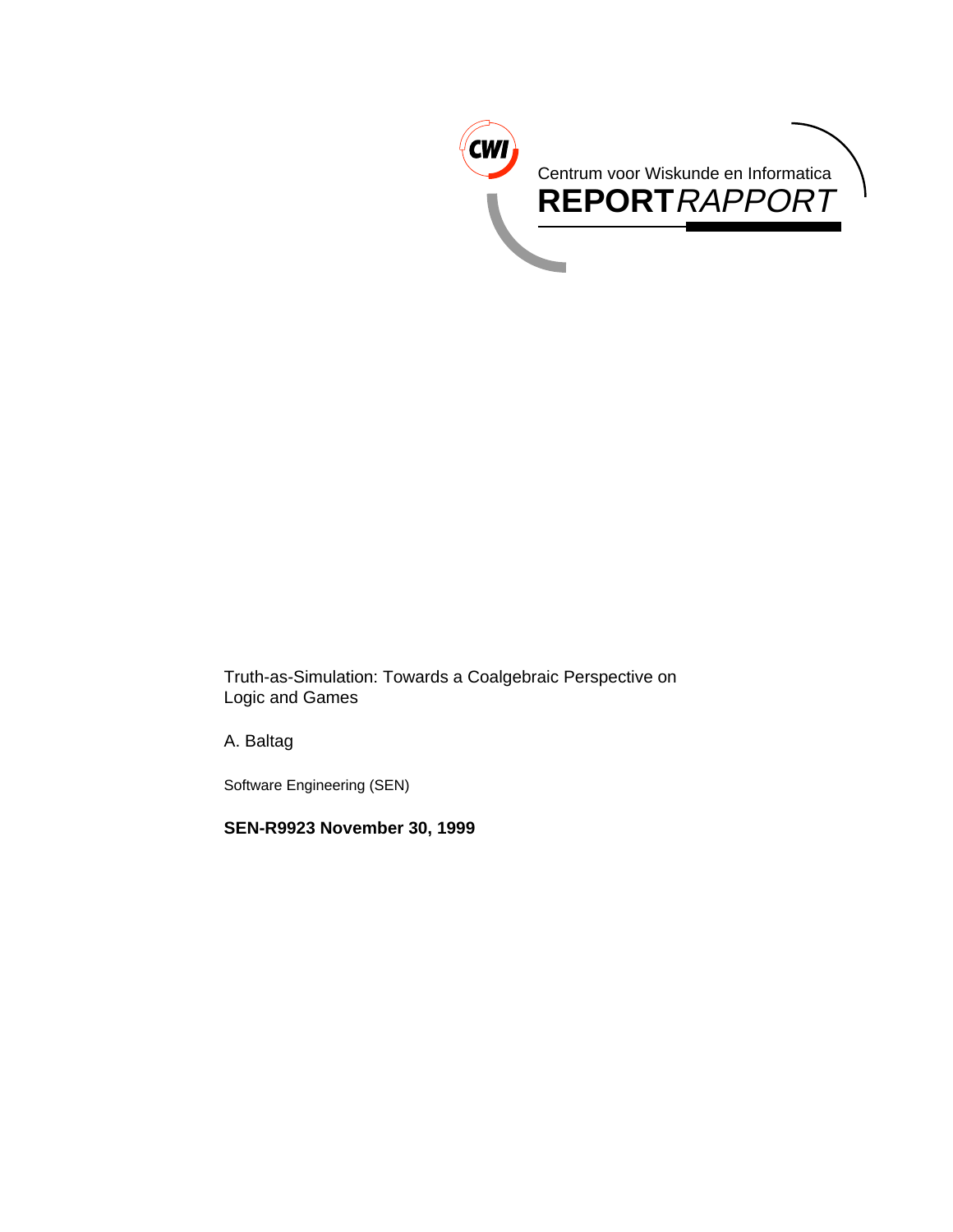Report SEN-R9923 ISSN 1386-369X

CWI P.O. Box 94079 1090 GB Amsterdam The Netherlands

CWI is the National Research Institute for Mathematics and Computer Science. CWI is part of the Stichting Mathematisch Centrum (SMC), the Dutch foundation for promotion of mathematics and computer science and their applications.

SMC is sponsored by the Netherlands Organization for Scientific Research (NWO). CWI is a member of ERCIM, the European Research Consortium for Informatics and Mathematics.

Copyright © Stichting Mathematisch Centrum P.O. Box 94079, 1090 GB Amsterdam (NL) Kruislaan 413, 1098 SJ Amsterdam (NL) Telephone +31 20 592 9333 Telefax +31 20 592 4199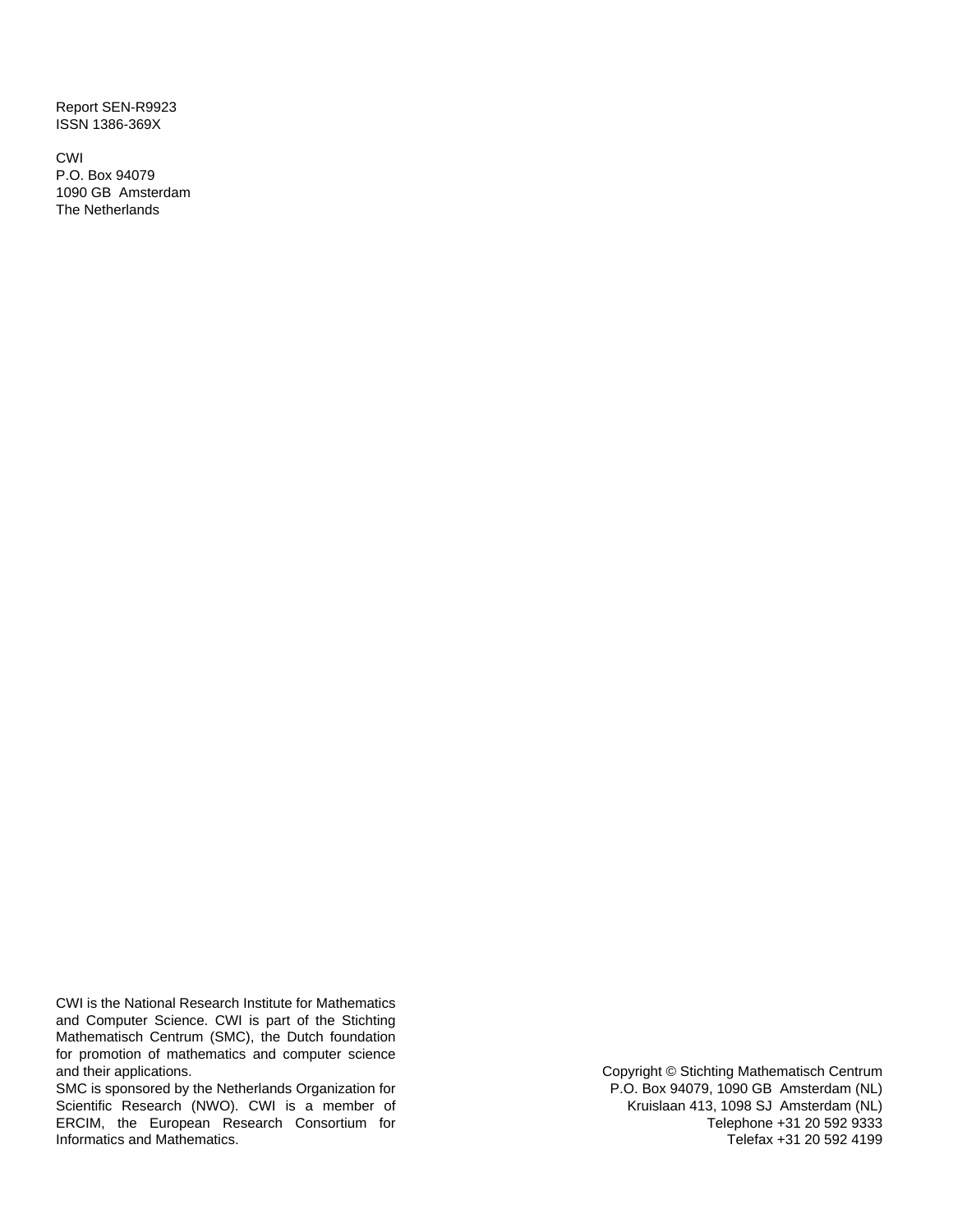### **Truth-as-Simulation: Towards a Coalgebraic Perspective on Logic and Games**

Alexandru Baltag

CWI P.O. Box 94079, 1090 GB Amsterdam, The Netherlands Email: abaltag@cwi.nl

#### ABSTRACT

Building on the work of L. Moss on coalgebraic logic, I study in a general setting a class of infinitary modal logics for  $F$ -coalgebras, designed to capture simulation and bisimulation. For a notion of coalgebraic simulation, I use the work of A. Thijs on modelling simulation in terms of  $relators \Gamma$  (extensions of  $SET$ -functors along some family of preoders): simulation is the analogue for relators of the notion of bisimulation for functors. I prove the logics introduced here can indeed capture coalgebraic simulation and bisimulation. Moreover, one can characterize any given coalgebra up to simulation (and, in certain conditions, up to bisimulation) by a single sentence. An interesting feature of this logics is that their notion of truth or satisfaction can be understood as a simulation relation itself, but with respect to a (relator associated to a) richer functor  $F$ ; moreover, truth is the the largest simulation, i.e. the similarity relation between states of the coalgebra and elements of the language. This sheds a new perspective on the classical preservation and characterizability results, and also on logic games. The two kinds of games normally used in logic ("truth games" to define the semantics dynamically, and "similarity games" between two structures) are seen to be the same kind of game at the level of coalgebras: simulation games.

1991 Mathematics Subject Classification: 03G30, 03G99, 03B45, 03B70, 03C05, 18A15

1991 ACM Computing Classification System: F.4.1, F.3.2, I.6.1

Keywords and Phrases: coalgebras, modal logic, simulation, bisimulation, relator, semantics, infinitary logic, coinduction

Note: This work has been carried out under the project SEN3.4 "PROMACS". I thank Jan Rutten for useful discussion and comments.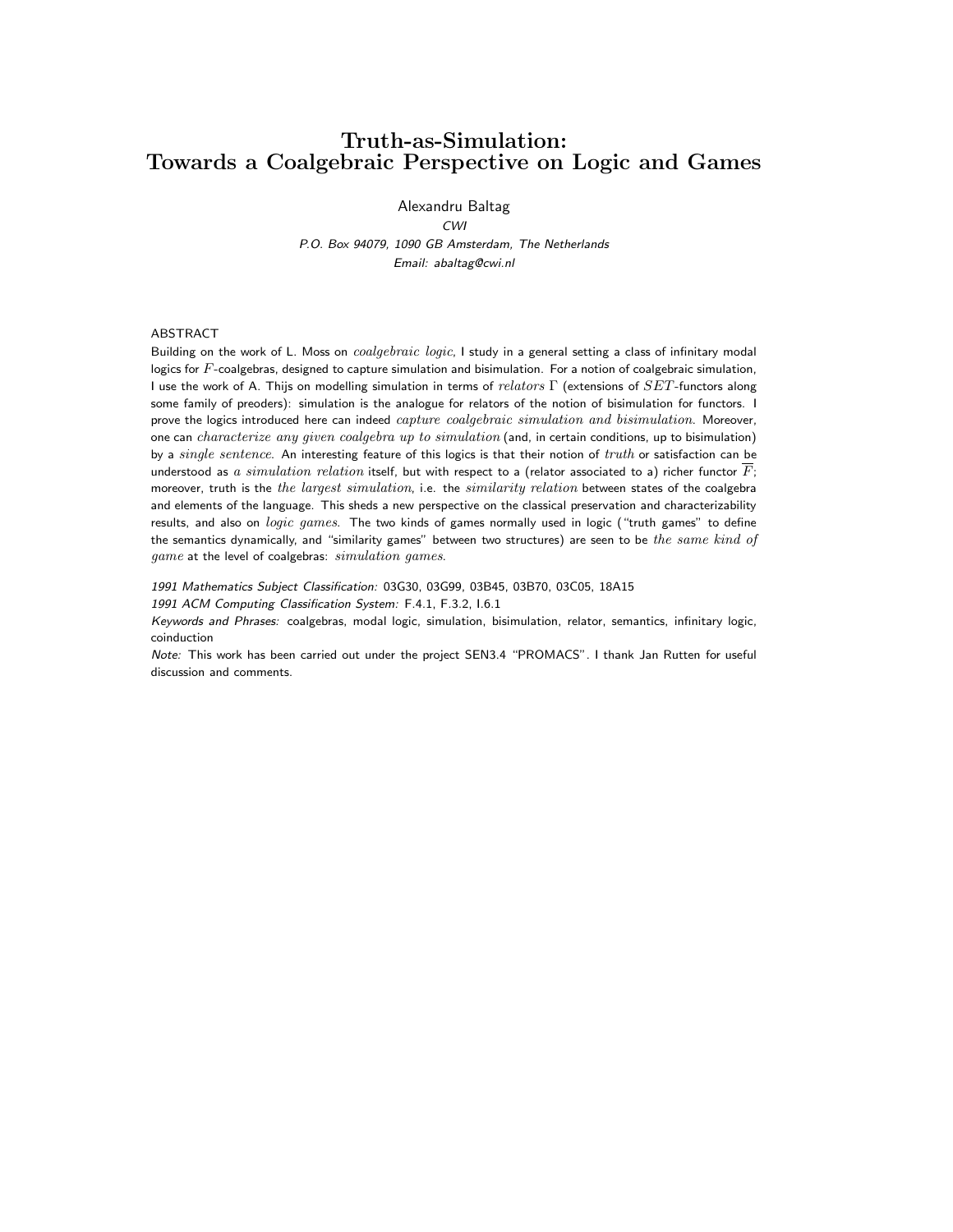# Table of Contents

| References | 17 |
|------------|----|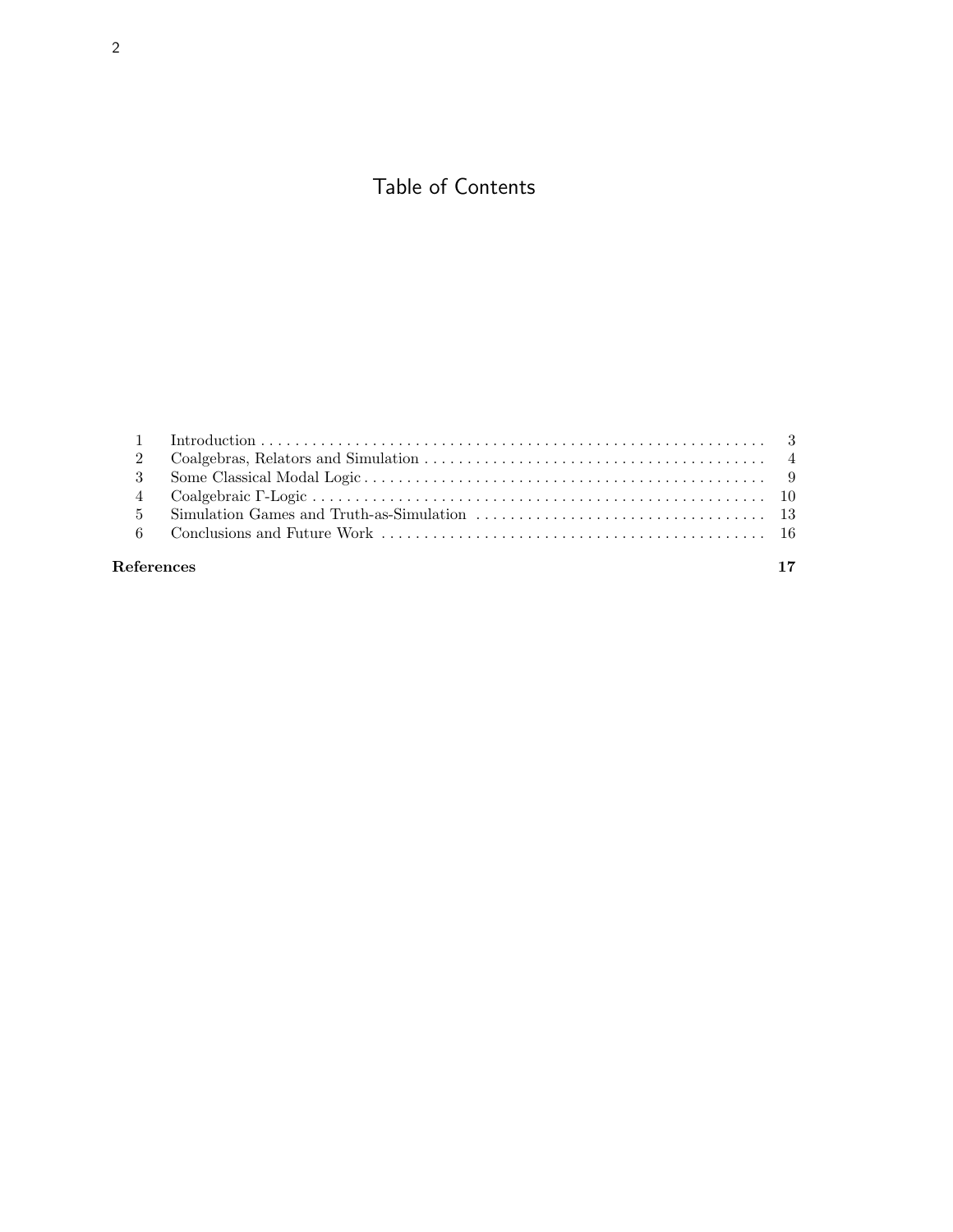#### 1. INTRODUCTION

It has been said that modal logic is the logic of dynamics, as the natural language describing bisimulationinvariant properties of transition systems. On the other hand, a current trend in the semantics of programming languages is based on taking coalgebras as standard models for dynamical systems, generalizing (various notions of) transition systems. A natural problem that arises from this work is to generalize modal logics to coalgebraic logics for various functors. There are at least two different directions to explore: first, extending modal logic concepts, methods and ideas to the coalgebraic context; second, applying coalgebraic methods and concepts back to the study of modal logics and of logic in general. Some work along the first line has been done by L. Moss, M. Rossiger, A. Kurz and B. Jacobs, but there still remains a whole area of open problems concerning finding the coalgebraic analogues of classical constructions in model theory of modal logic. The second line of research has not even been touched until now, as far as I know.

Coalgebras are generalizations of transition systems, which can be seen to be dual to algebras, from a category-theoretical point of view. See [Rut] and [JacRut] for a general introduction to the theory of coalgebras. Informally, one could say that algebraic operations are ways to build up complex objects from simpler ones, in a "bottom-up" fashion, while coalgebraic operations are ways to analyse, unfold or observe the dynamical behaviour of objects, in a "top-down" manner. They have been used to model computational features of infinite objects (streams, automata, processes, infinite data types, probabilistic transition systems etc.), in the semantics of concurent and object-oriented languages and (more recently) in understanding the logico-algebraical-computational aspects of some basic proof methods used in clasical analysis. In universal algebra one is primarily concerned with *initial algebras*, which contain all the objects that can be built recursively using some given operations, and which give us recursion and induction principles. Dually, in the theory of coalgebras, the important objects are the final coalgebras, which describe all possible behaviours and give us corecursion and coinduction principles. Coinduction is usually formulated in terms of bisimulation, a notion originally coming from concurent programming languages (but studied earlier by set-theorists under different names) and later seen to be the categorial dual of the notion of congruence. It has been first defined for transition systems and non-wellfounded sets, and generalized to coalgebras by Aczel and Mendler [AM]. It later turned out this definition has an equivalent, but much more transparent and natural, formulation in terms of *relators* (i.e. functors in the category Rel, having sets as objects and binary relations as arrows). Moreover, if this notion of relator is weakened in a natural way, the same definition gives a concept of *coalgebraic simulation*. The relation of *similarity* is defined as the largest simulation relation between two coalgebras. This is a weaker, "asymmetric" version of bisimilarity, proposed by A. Thijs [Thijs], as a generalization of the standard notions of simulation for transition systems and for deterministic automata.

This paper builds on, generalizes and simplifies the work done by Larry Moss on *coalgebraic logics*. He introduced, for every suitable functor  $F$  on sets, an infinitary language that generalizes a fragment of standard modal logic, strong enough to characterize coalgebras up to **F**-bisimilarity (generalizing the Hennessey-Milner property). He uses the standard Aczel-Milner definition of coalgebraic bisimulation. We are using the relator definition, which we find to be simpler, more natural and easier to use in proofs. In fact, we use Thijs's above-mentioned generalization of this notion, which allows uso introduce, for every suitable relator  $\Gamma$  on sets, an infinitary "modal" logic that captures coalgebraic  $\Gamma$ simulation (and bisimulation, as a particular case). Among these logics, there are many natural logics for various types of transition systems (including probabilistic transition systems), as well as their existential and universal sufragments. We prove analogues of classical modal characterization-up-to- (bi)simulation (Scott and Hennessey-Milner properties), definability, preservation and interpolation theorems for these logics. We obtain in particular (simpler proofs for) all the results of Larry Moss.

We also study the associated logical-semantical (pebble) games, under the name of *simulation games*. These generalize the "pebble" versions of Ehrenfeucht-Fraisse games for modal logics, designed to decide whether two structures are "similar" (i.e. related by a simulation/bisimulation). An interesting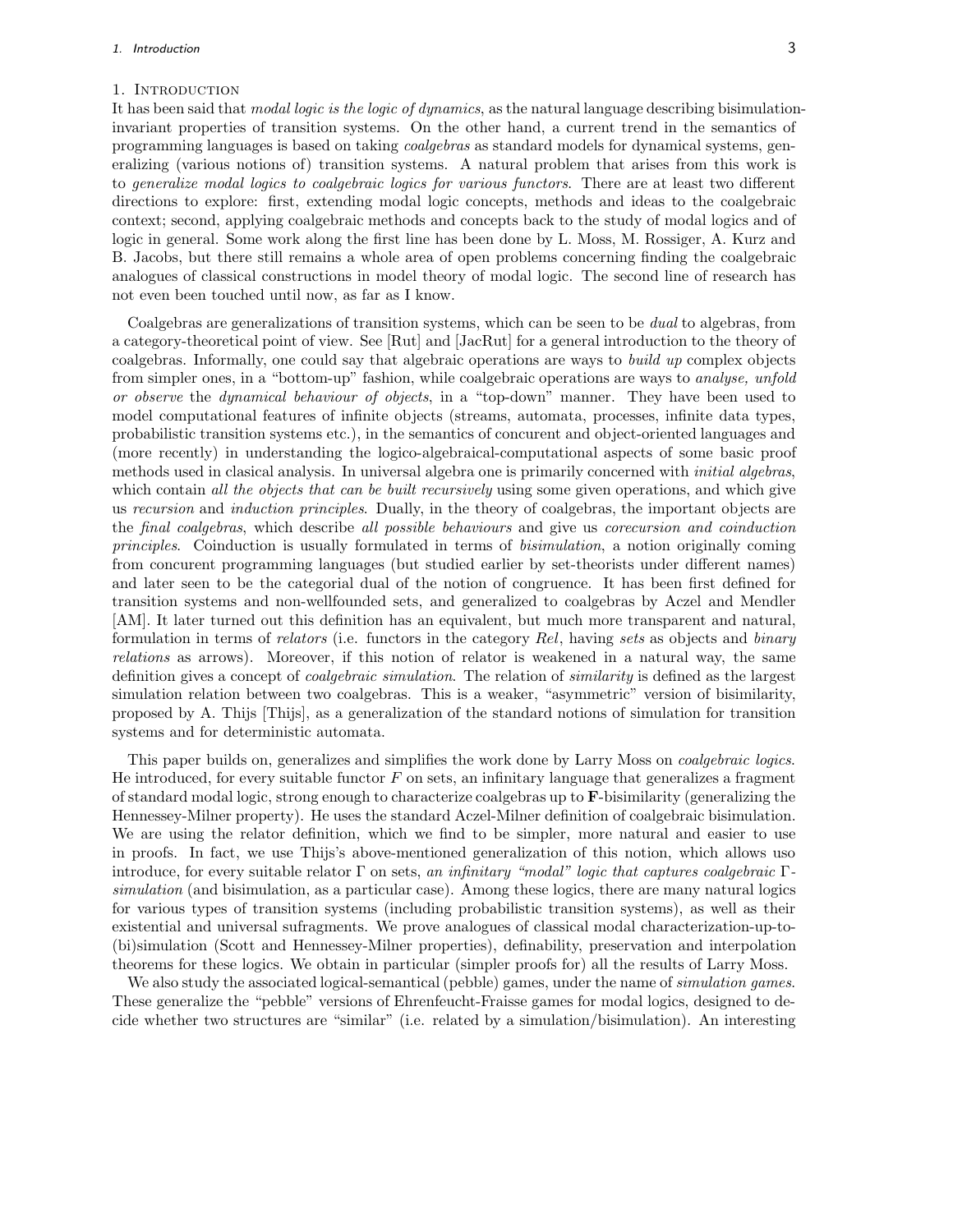observation is that the truth-condition for the universal modality  $\Box$  resembles the definition of simulation (and the condition for  $\diamond$  - the one of converse simulation). This resemblance is the basis of my current work. The language can be naturally endowed with a coalgebraic structure, but with respect to a more complex functor. Truth (the satisfaction relation) for this logic can be seen as the largest simulation relation between the model (the given coalgebra) and the language. So one could say that, for coalgebraic logic, truth is similarity.

This leads to a better understanding of some of the proofs of classical results, which become more transparent in this general setting: for instance, preservation of existential sentences under embeddings (simulations) becomes a simple consequence of the transitivity of similarity. As a project for future work, we plan to pursue in general this *coinductive definition of truth*, which can be seen as a *dual* of Tarski's inductive definition. Such a notion can be meaningfully applied to self-referential, fixedpoint or, more generally, non-inductive languages. These usually come with an underlying coalgebra structure, in the same way that classical inductive languages come with an algebraic (Lindenbaum) structure. Also, one can see some non-compositional logical semantics, namely some of the so-called game semantics (used by some authors to define truth for both classical logic and for more problematic fragments of natural languages), as instances of this coinductive notion. This is natural: games in general are coinductive objects. But what is interesting is that, for coalgebraic logics, the truth-defining games can be understood as simulation games.

The coalgebraic perspective might hence give a unified view on these various uses of games in logic: both the analogues of pebble (Ehrenfeucht-Fraisse) games and the "truth-defining" games for coalgebras turned out to be simulation (and bisimulation) games. So the pebble games can be seen (at least in the case of coalgebras) to be games of the same type as the ones used in game semantics.

#### 2. Coalgebras, Relators and Simulation

In the following, Set will be the category of sets and functions. For convenience, we also move one-step beyond sets and consider the category SET of classes and set-continuous functions (i.e. functions f between classes s.t.  $f(C) = \bigcup \{ f(c) : c \subseteq C \text{ and } C \text{ is a set} \}$ . (This can be avoided, but it is only necessary in order to talk about "the final coalgebra" and "the largest fixed-point" of some functors like the powerset *P*.) Similarly, Rel (and REL) is the category of having as objects sets (and classes, respectively), and as arrows *relations* (and *set-continuous relations* between classes, respectively, i.e. relations R s.t. ARB iff there exist some sets  $a \subseteq A, b \subseteq B$  with aRb). We identify relations and functions with their graphs, writing sometimes  $afb$  or  $(a, b) \in f$  for  $f(a) = b$ , and similarly  $(a, b) \in R$ for aRb. We denote by*⊙* relational composition, defined by  $A(R \circ R')B$  iff there exists C s.t. ARCR'B, and (because of identification of functions with their graphs) we use the same relational composition for functions (instead of the usual functional composition, which goes the other way around).

Let F be a functor on  $SET$ . The following definitions are taken from [Moss]:

**Definition 2.1** F is set-based if for all classes C and all  $a \in F(C)$ , there exists some set  $C_0 \subseteq C$  and some  $a_0 \in F(C_0)$  s.t.  $a = (Fi)a_0$ , where i is the inclusion of  $C_0$  in C. F is said to be *standard* if the image of every inclusion  $i; A \hookrightarrow B$  is also an inclusion  $Fi : FA \hookrightarrow FB$ .

Every standard functor is monotone: if  $A \subseteq B$  then  $FA \subseteq FB$ . Every monotone and set-based operator F has a least fixed point  $F_{\star}$  and a largest fixed point  $F^{\star}$ . All functors considered in this paper are assumed to be standard and set-based. All the natural functors on SET are like this (including powerset, identity, constant functors and all the functors obtained from these by applying compositions  $F \circ G$ , products  $F \times G$ , sums  $F + G$  and exponentials  $F^C$  with constant exponent-set).

**Definition 2.2** A coalgebra for an endofunctor  $F : SET \rightarrow SET$  is a pair  $(A, \alpha)$  s.t. A is a set or a class, and  $\alpha: A \to FA$  is a map called the *coalgebra map*. An *algebra* is the dual notion: a pair  $(A, \alpha)$ with  $\alpha$  :  $FA \rightarrow A$ .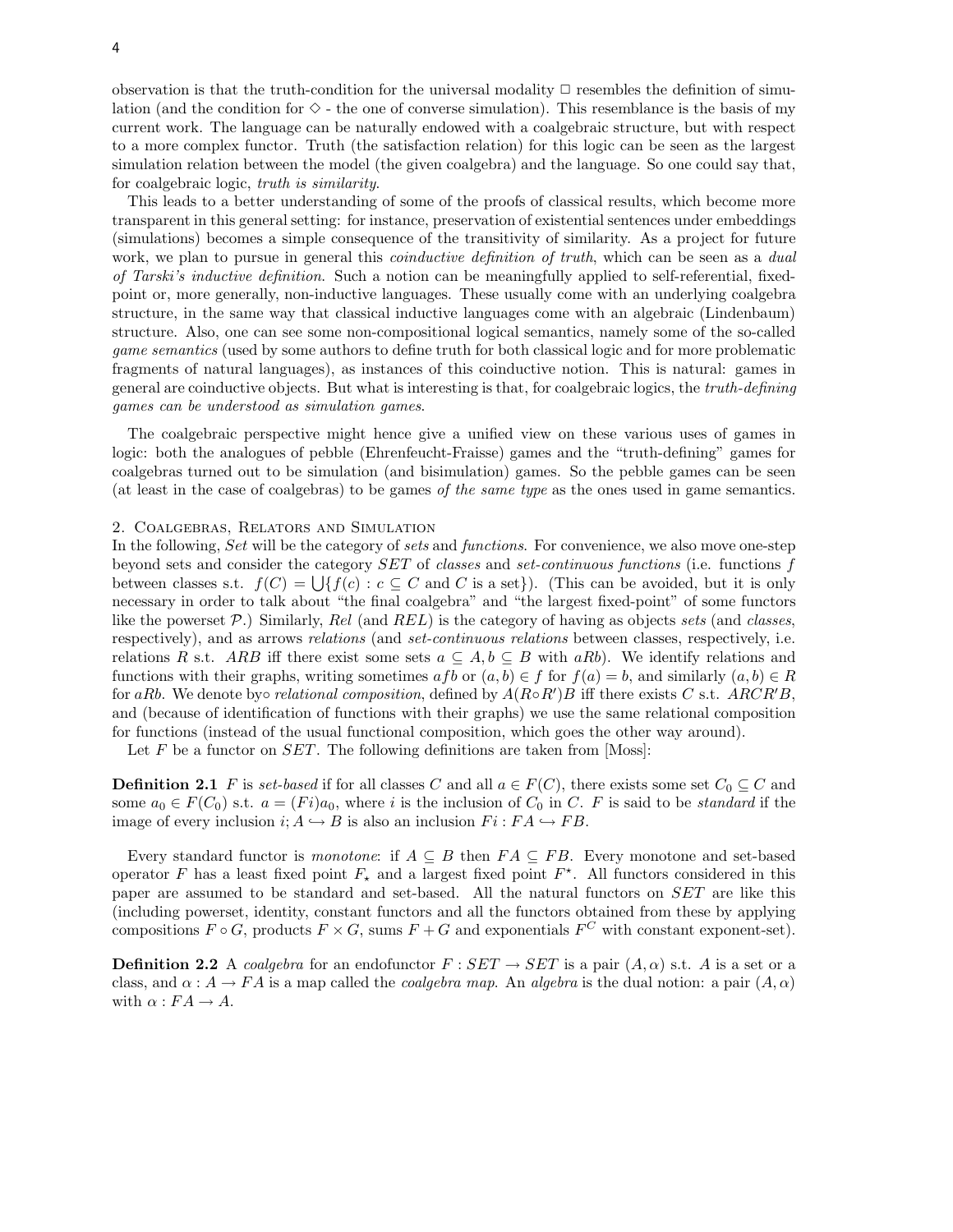Observe that any fixed point of  $F$ , considered with its identity map, is both an  $F$ -algebra and an F-coalgebra.

Examples of coalgebras are: Kripke structures, transition systems, automata, streams etc. In particular, a Kripke structure  $(A, \rightarrow)$  (where  $\rightarrow$  is a binary relation on A, called the *accessibility* relation) can be understood as a coalgebra for the powerset-functor  $(A, \alpha)$ , with  $\alpha : A \to \mathcal{P}(A)$ .  $\alpha(a) = \{b \in A : a \to b\}$ . Similarly, a nondeterminist transition system with action labels in a set Act is a coalgebra for the functor  $X \mapsto \mathcal{P}(Act \times X)$ .

**Definition 2.3** A coalgebraic morphism between F-coalgebras  $(A, \alpha)$ ,  $(B, \beta)$  is a function  $f : A \longrightarrow B$ such that  $\alpha \circ (Ff) = f \circ \beta$ . (Usually, this is stated the other way around, but remember we decided to use relational composition even for functions, where this is the dual of functional composition.)

The *category*  $SET_F$  *of F-coalgebras* has *F-coalgebras* as objects and coalgebraic morphisms as arrows.

**Definition 2.4** (Aczel-Mendler) A coalgebraic bisimulation between F-coalgebras  $(A, \alpha)$ ,  $(B, \beta)$  is an  $F\text{-coalgebra } (R, \gamma)$ , s.t.:

R is a binary relation  $R \subseteq A \times B$ 

the projections  $\pi_1^R$ :  $R \to A, \pi_2^R \to B$  are (coalgebraic) morphisms, i.e.:  $\pi_1^R \circ \alpha = \gamma \circ (F \pi_1^R)$  and  $\gamma \circ (F \pi_2^R) = \pi_2^R \circ \beta$ . (Remember that we use relational composition!)

It can be shown that the relevant part of a bisimulation is the underlying binary relation R. In the particular case of Kripke structures (or transition systems) this is equivalent to the standard definition:  $R \subseteq A \times B$  is a bisimulation if

$$
aRb \Longrightarrow [\forall a' \leftarrow_A a\exists b' \leftarrow_B b a'Rb' \& \forall b' \leftarrow_B b\exists a' \leftarrow a a'Rb'].
$$

As mentioned in the Introduction, an alternative definition of the same notion can be given in terms of relators.

**Definition 2.5** A strong relator  $\Gamma$  is a functor in the category REL; i.e.  $\Gamma$  maps classes (sets) to classes (sets) and binary relations to binary relations s.t.:

1. if  $R \subseteq_A \times B$  then  $\Gamma R \subseteq \Gamma A \times \Gamma B$ 

$$
2. \Gamma(R \circ R') = \Gamma R \circ \Gamma R'
$$

3.  $\Gamma(\Delta_A) = \Delta_{\Gamma A}$ , where  $\Delta_A$  is the identity relation on A.

The notion of a *weak relator* is obtained by dropping condition 3, and requiring only 1 and 2. A weak relator  $\Gamma$  is said to *extend a functor*  $F$  if we have:

- $\Gamma A = F A$  for every set A
- $\Gamma(f) \supseteq F f$  for every function f (identified with its graph-relation)

It is easy to see that a (weak) relator Γ can extend a functor only if we have (at least) half of the "strong-relator"-condition, i.e.  $\Gamma(\Delta_A) \supseteq \Delta_A$  for every A (-this is because  $\Delta_A$  is a *function* on A). Also, one can show that a *strong* relator extending F will have the stronger property that:  $\Gamma(f) = Ff$  for every function f. Also, one can check that a strong relator has the following properties:

4. If  $R \subseteq R'$  then  $\Gamma R \subseteq \Gamma R'$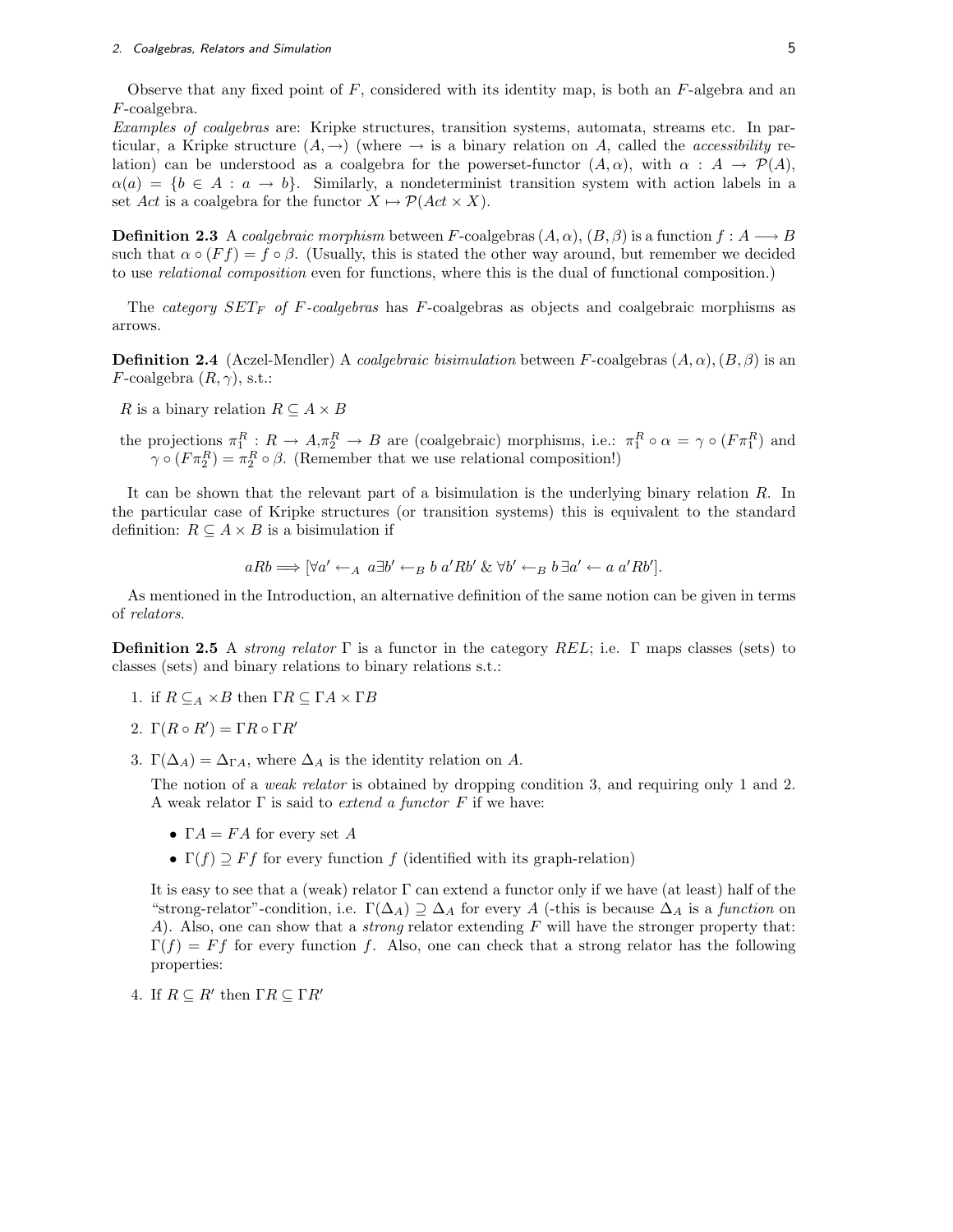5. For  $R \subseteq A \times B$ ,  $f : A \rightarrow A'$ ,  $g : B \rightarrow B'$ , we have

$$
(\Gamma f \times \Gamma g)[\Gamma R] \subseteq \Gamma((f \times g)[R]).
$$

(Here  $f[A] =: \{f(a) : a \in A\}$  is the image of A through f.)

This can be made into a definition (due to A. Thijs), that captures (the only) properties of strong relators which will be relevant in this paper:

A weak relator is monotonic if it satisfies conditions 4 and 5 (besides conditions 1 and 2, which define weak relators).

All relators used in this paper are monotonic. From now on we drop the adjectives "weak" and "monotonic" and we shall speak of  $F$ -relators to designate monotonic weak relators extending some functor F.

There is a theorem by Carboni, Kelly and Wood that says a functor F on SET can be extended to a strong relator iff  $F$  has a certain categorial property (preservation of weak pullbacks). More importantly for our purposes, they also prove that:

**Proposition 2.6** If F has an extension to a strong relator  $\Gamma_F$  then this extension is unique, and is given by:

$$
\Gamma_F R =: (F\pi_2^R) \circ (F\pi_1^R)^{-1},
$$

where R is an arbitrary relation  $R \subseteq A \times B$ , with projections  $\pi_1^R : R \to A, \pi_2^R : R \to B$ .

In this case, Thijs proved that  $\Gamma_F$  is the minimal F-relator:

**Proposition 2.7** If F has an extension  $\Gamma_F$  then  $\Gamma_F R \subseteq \Gamma R$ , for every F-relator  $\Gamma$ .

Given an F-relator  $\Gamma$  we define, for each class (set) A:

 $\triangleright_{\Gamma,A}$  =:  $\Gamma(\Delta_A)$  (the image of the identity).

Then Thijs has proved that:

- $\rho_{\Gamma,A}$  is always a preorder on A
- if  $A \subseteq B, x, x' \in FA$  then we have:  $x \triangleright_{\Gamma,A} x'$  iff  $x \triangleright_{\Gamma,B} x'$ . This is a "mutual consistency" requirement which ensures this preorder is a "universal" relation, which does not actually depend on the underlying set (similarly to the fact that identity  $\Delta$  is also such a "universal" relation). This justifies dropping the subscript A and introducing the notation

$$
\triangleright_{\Gamma} =: \Gamma(\Delta).
$$

*•* Γ is uniquely determined by (F and) the preorder it induces; more concretely,

$$
\Gamma R = \triangleright_{\Gamma} \circ (\Gamma_F R) \circ \triangleright_{\Gamma},
$$

where  $\Gamma_F$  is the (unique) (strong) minimal F-relator.

He also gave necessary and sufficient conditions in which a given "universal preorder" (i.e. family of preorders which are mutually consistent as above) induces an  $F$ -relator. (The condition is the generalization of the above-mentioned categorial condition of "preservation of weak pullbacks").

So a relator can be uniquely determined by specifying the pair of the underlying functor  $F$  and the underlying preorder  $\triangleright_{\Gamma}$ . We shall do this by identifying the relator with this pair:

$$
\Gamma = (F, \triangleright_{\Gamma}).
$$

**Examples of relators extending functors:** Let  $F = \mathcal{P}$  be the powerset functor (defined by  $FA = \mathcal{P}A$ , and for functions  $f : A \to B$ ,  $Ff : FA \to FB$  is given by  $(Ff)(A') =: f[A'] = \{f(a') : A \to FB\}$  $a' \in A'$ } for every  $A' \in \mathcal{P}A$ . Then: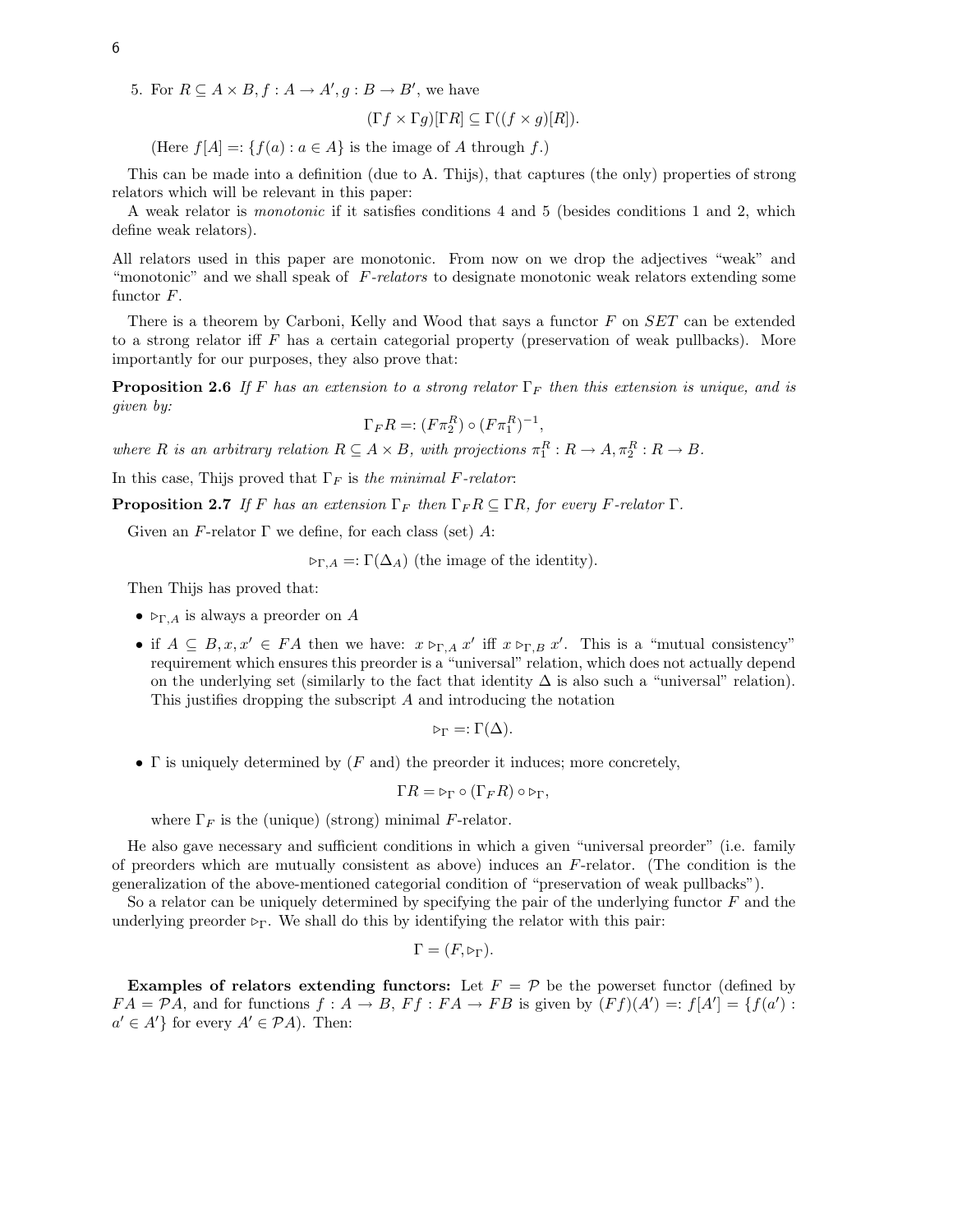#### 2. Coalgebras, Relators and Simulation 7

1. the minimal (strong)  $\mathcal{P}_r$ -relator  $\Gamma_{\mathcal{P}}$  is given by defining, for classes A, B and relations  $R \subseteq A \times B$ , the relation  $\Gamma_{\mathcal{P}} R \subseteq \mathcal{P} A \times \mathcal{P} B$  by:

$$
A'(\Gamma_{\mathcal{P}}R)B' \qquad \text{iff} \qquad \forall a' \in A \exists b' \in Ba'Rb' \ \& \ \forall b' \in B \exists a' \in Aa'Rb'
$$

(for all  $A' \subseteq A, B' \subseteq B$ ). One can easily recognize the well-known back-and-forth conditions present in the standard notion of bisimulation for transition systems. Of course, the underlying preorder is (as for any strong relator) the identity  $\Delta$ .

2. another *P*-relator  $\Gamma_{\subseteq} = (\mathcal{P}, \subseteq)$  is obtained by taking *set-inclusion*  $\subseteq$  as its underlying preorder: .<sup>Γ</sup> =:*⊆* . This arrives to taking only the "forth" condition above:

 $A'(\Gamma \subseteq R)B'$  iff  $\forall a' \in A \exists b' \in Ba'Rb'.$ 

3. yet another *P*-relator Γ*<sup>⊇</sup>* is obtained by taking the converse inclusion *⊇* as the underlying preorder. This arrives to taking only the "back" condition in the above definition of Γ*<sup>P</sup>* .

In general for an F-relator Γ, one can define the transposed F-relator Γ<sup>∼</sup>, given by: Γ<sup>∼</sup>R =:  $(\Gamma(R^{\sim}))^{\sim}$ , where in general  $R^{\sim}$  is the converse of the relation R. For example,  $\Gamma_{\supseteq} = \Gamma_{\supseteq}^{\sim}$ .

**Definition 2.8** (A. Thijs) Given an F-relator Γ, a Γ-simulation between two F-coalgebras  $(A, \alpha)$ ,  $(B, \beta)$ is a relation  $R \subseteq A \times B$  s.t., for all  $a \in A, b \in B$ :

if aRb then  $\alpha(a)(\Gamma R)\beta(b)$ .

Define the relation of  $\Gamma$ -similarity  $\preceq_{\Gamma}$  between the two coalgebras as the greatest  $\Gamma$ -simulation between them. For  $a \in A, b \in B$ ,, we write  $R : a \stackrel{\prec}{\to}_{\Gamma} b$  if R is some  $\Gamma$ -simulation relating a with b. A  $\Gamma$ simulation equivalence is a relation R such that both R and  $R^{\sim}$  are Γ-simulations (or equivalently, R is both a Γ-simulation and Γ<sup> $\sim$ </sup>-simulation). We write  $a \simeq_{\Gamma} b$  if a and b are related by some Γ-simulation equivalence.

Then we have the following:

- *•* Γ*<sup>∼</sup>*-similarity is the converse of Γ-similarity.
- *•* The relation of Γ-similarity satisfies:

 $a \preceq_{\Gamma} b \iff \alpha(a)(\Gamma \preceq_{\Gamma})\beta(b).$ 

- Γ<sub>F</sub>-similarity is equivalent to F-bisimilarity (in the Aczel-Mendler sense). This is the alternative definition we announced: bisimilarity is just similarity with respect to the strong relator.
- *•* F-bisimilarity implies Γ-equivalence, which in its turn implies both Γ-similarity and Γ*<sup>∼</sup>*-similarity (or converse similarity). In general, all the converses fail.
- If  $\triangleright$ <sub>Γ</sub> is a partial order (i.e. is antisymmetric) then Γ-equivalence is equivalent to *F*-bsimulation.
- More generally, the following generalization of Aczel-Mendler's definition

 $R \subseteq A \times B$  is a Γ-simulation between  $(A, \alpha)$  and  $(B, \beta)$  iff there exists an *F*-coalgebra  $(R, \gamma)$ , such that the projections  $\pi_1^R, \pi_2^R$  satisfy:  $\pi_1^R \circ \alpha \triangleright_{\Gamma} \gamma \circ (F \pi_1^R)$  and  $\gamma \circ (F \pi_2^R) \triangleright_{\Gamma}$  $\pi_2^R \circ \beta$ .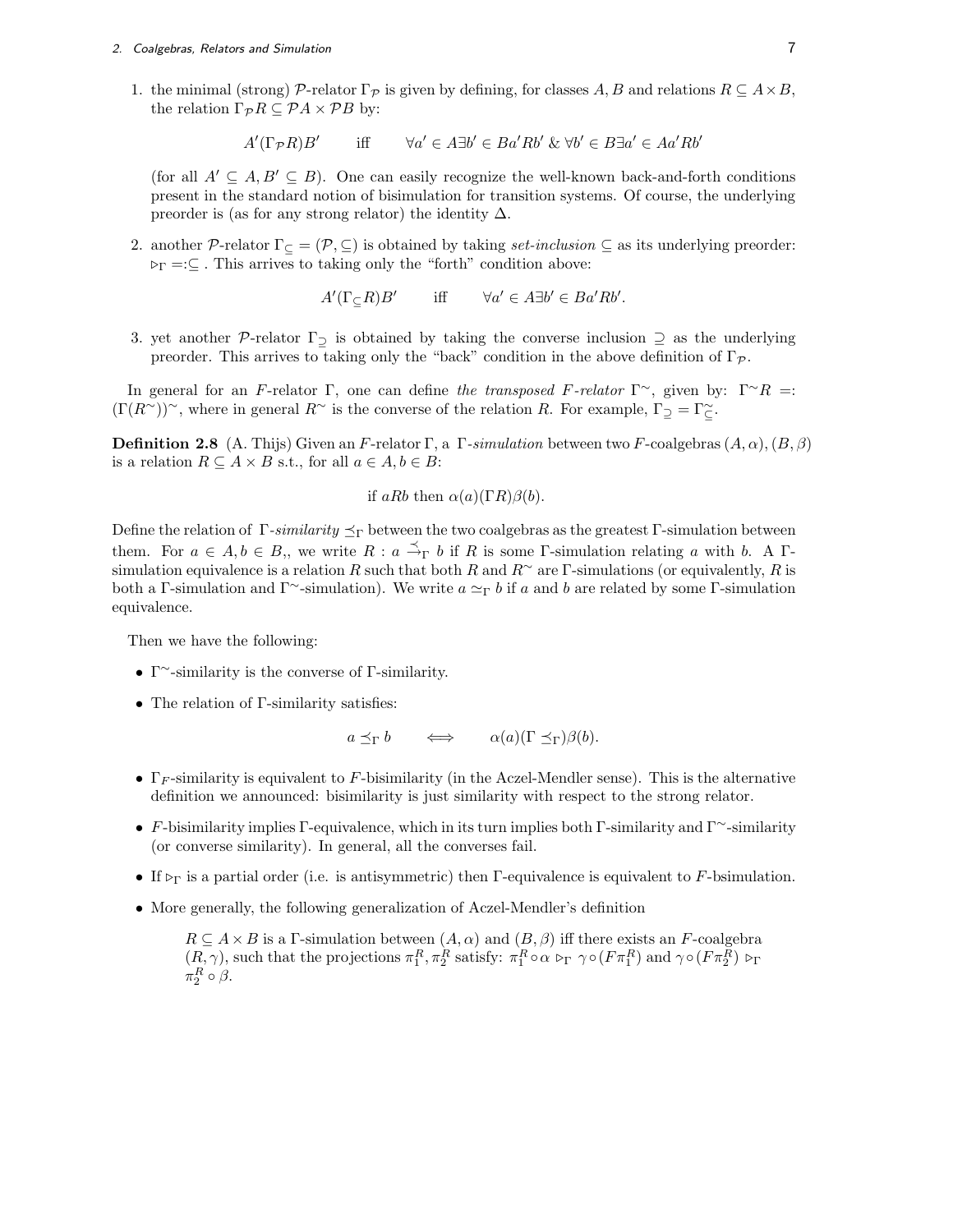**Examples**: In the particular case of Kripke structures (or, more generally, non-deterministic transition systems),  $\Gamma_{\mathcal{P}}$ -similarity coincides of course with bisimulation. But  $\Gamma_{\mathsf{C}}$ -similarity coincides with the standard notion of simulation (i.e. "half" of a bisimulation: if aRb then  $\forall a' \leftarrow a \exists b' \leftarrow b \ a' R b'$ ). One can also see that the usual notion of simulation for deterministic automata can be otained in this frame b y taking an appropriate preorder.

#### **Operations with relators:**

**(Preordered) Sum.** Given relators  $\Gamma = (F, \triangleright), \Gamma' = (F', \triangleright')$ , their (preordered) sum  $\Gamma + \Gamma' =$  $(F + F', \nu' + \nu'')$  is obtained by taking the *coproduct* (sum)  $F + F'$  of two functors (which maps sets S to the disjoint sum  $FS + F'S$  and functions f to the direct sum  $f + g$ ) together with the preordered sum of the two preorders  $\rhd + \rhd'$ , where, for every S:

$$
i(x)(\triangleright + \triangleright')i(y) \quad \text{iff} \quad x \triangleright y \quad \text{for } x, y \in FS
$$
  

$$
i'(x)(\triangleright + \triangleright')i'(y) \quad \text{iff} \quad x \triangleright' y \quad \text{for } x, y \in F'S
$$
  

$$
i(x)(\triangleright + \triangleright')i'(y) \quad \text{iff} \quad x \in FS, y \in F'S
$$

(where  $i: FS \to FS + F'S$ ,  $i': F'S \to FS + F'S$  are the canonical injections).

**(Preordered) Product.** Given relators  $\Gamma = (F, \triangleright), \Gamma' = (F', \triangleright')$ , their (preordered) product  $\Gamma \times \Gamma' = (F = F', \rhd \rhd \rhd')$  is obtained by taking the *product*  $F \times F'$  of two functors (which maps sets S to the Cartesian product  $FS \times F'S$  and functions f to  $Ff \times F'f$  together with the product of the two preorders:

 $(x, y)(\triangleright \times \triangleright')(x', y')$  iff  $x \triangleright y$  and  $x' \triangleright y'$ .

#### **Natural Relator Transformations:**

Given two relators  $\Gamma = (F, \triangleright), \Gamma' = (F', \triangleright')$ , a *natural relator transformation*  $\mu : \Gamma \to \Gamma'$  is a natural transformation  $\mu : F \to F'$  (i.e. a family  $\{\mu_S : FS \to F'S : S \in Set\}$  s.t. for every function  $f : S \to T$ we have  $\mu_S \circ F'f = Ff \circ \mu_T$ , using relational composition notation), which is preorder-invariant, in the sense that:

$$
x \triangleright y
$$
 iff  $\mu_S(x) \triangleright' \mu_S(y)$ ,

for all sets S and all  $x, y \in FS$ .

It is easy to see every natural relator transformation is "relator-invariant", in the following sense:

$$
x(\Gamma R)y
$$
 iff  $\mu_S(x)(\Gamma'R)\mu_S(y)$ ,

for all sets relations  $R \subseteq S \times T$  between sets S and T, and all  $x \in FS, y \in FT$ .

It is known that, given a natural transformation  $\mu : F \to F'$ , any F-coalgebra  $(A, \alpha)$  can be seen as an  $F'$ -coalgebra by composing  $\alpha$  with  $\mu_A$ . We restate in our relational notation the following

#### **Theorem 2.9** (J. Rutten)

A natural transformation  $\mu : F \to F'$  between functors F and  $F' : SEt \to Set$  induces a functor between the categories of F-coalgebras and F'-coalgebras  $\mu \circ (-) : Set_F \to Set_{F'}$ , which maps  $(A, \alpha)$  to  $(A, \alpha \circ \mu_A)$  and any coalgebraic F-morphism  $f : (A, \alpha) \to (B, \beta)$  to the F'-morphism  $f : (A, \alpha \circ \mu_A) \to (B, \alpha \circ \mu_B)$  $(B, \beta \circ \mu_B)$ . Moreover, this functor preserves bisimulations.

We can now stregthen this to the following

**Theorem 2.10** If  $\mu$  from the above theorem is a natural relator transformation between the functors Γ and Γ*<sup>0</sup>* then the induced functor is simulation-invariant, i.e. we have:

$$
R: a\stackrel{\prec}{\rightarrow}_{\Gamma} b \textit{ iff } R: a\stackrel{\prec}{\rightarrow}_{\Gamma'} b,
$$

for all F-coalgebras  $A, B$ , all relations  $R \subseteq A \times B$  and all  $a \in A, b \in B$ . Hence we also have:  $a \simeq_{\Gamma} b$  $if f a \simeq_{Γ'} b.$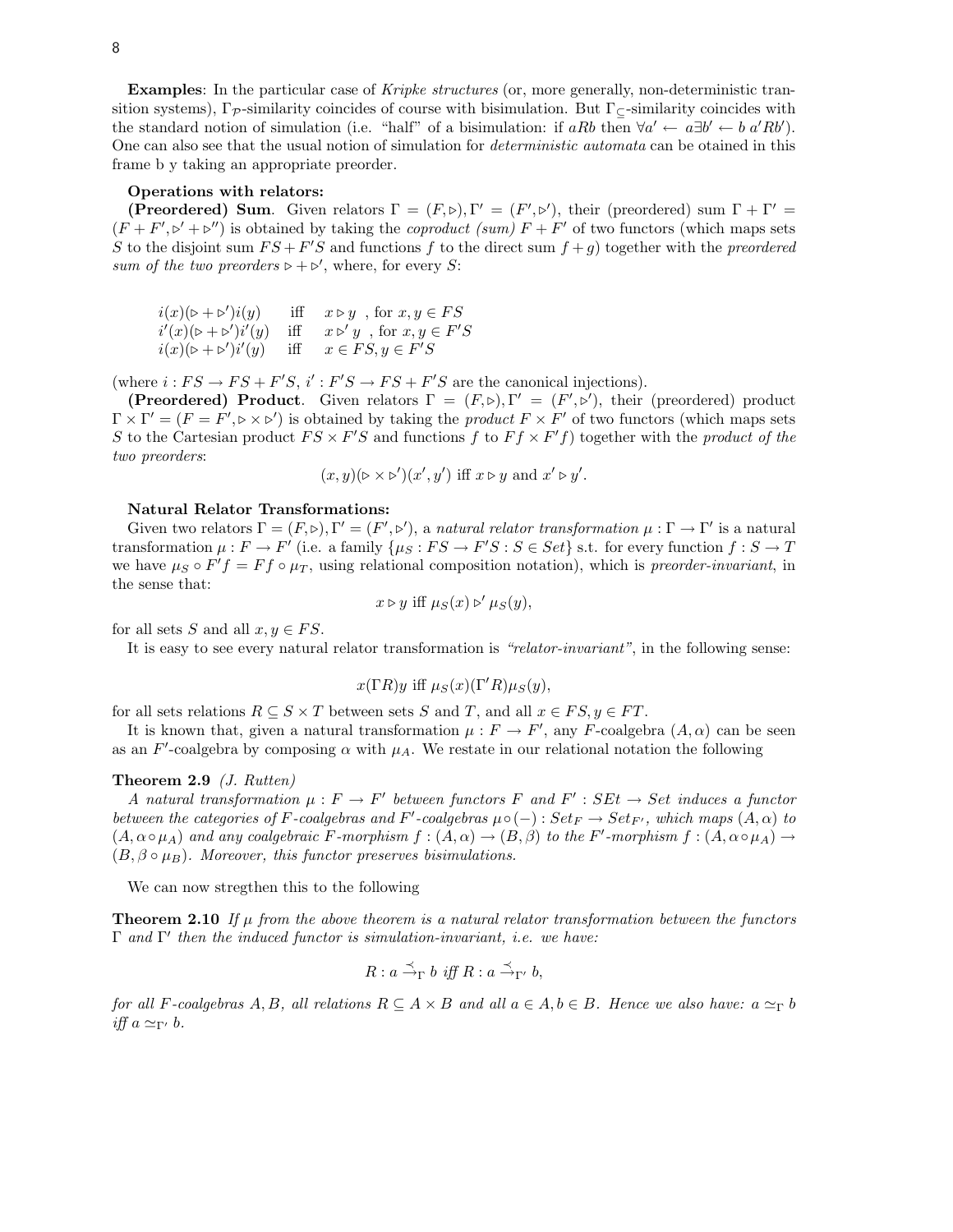#### 3. Some Classical Modal Logic 9

#### **Examples**

#### 1. **Add-Bottom-transformation** 1+(*−*):

Let  $1 = \{ \star \}$  be a singleton set and let (by sistematic ambiguity)  $1 : Set \rightarrow Set$  be the constant functor given by:  $1(A) =: 1, 1(f) =: \Delta_1 = (\star, \star)$ . Consider on it the obvious relator 1, given by taking identity as the preorder. For a given relator  $\Gamma$ , consider now the (preordered) sum 1 + Γ. This new relator is basically obtained by adding a "bottom" to the preorder  $\rho_T$ . The canonical inclusion (embedding)  $\mu_A : FA \to 1 + FA$  of each FA into  $1 + FA$  gives a natural *relator transformation*  $\mu : \Gamma \to 1 + \Gamma$ . We denote this transformation by  $1 + (-)$ . By the above theorem, it induces a simulation-invariant functor (which is actually an embedding) from  $Set_F$ to  $Set_{1+F}$ .

#### 2. **Sum-to-Product-transformation**:

There is a standard natural embedding from a sum-functor  $\sum_{i\in I} F_i$  to a product-functor. Namely, take some privileged element  $\star$ , put as above  $1 = {\star}$ , and then define  $\mu : \sum_{i \in I} F_i \to$  $\prod_{i\in I} (1 + F_i)$  in the following way: for a set A, define  $\mu_A : \sum_{i\in I} F_i A \to \prod_{i\in I} (1 + F_i \overline{A})$ , by

| $\mu_A(in_i(x))(j) =:$ | $\star$ , | if $i \neq j, x \in F_i$ , |
|------------------------|-----------|----------------------------|
| $\mu_A(in_i(x))(i) =:$ | $in_2x$ , | if $i = j, x \in F_i$ ,    |

where  $in_i$  is the canonical embedding of  $F_iA$  into  $\sum_{i\in I} F_iA$  and  $in_2$  is the canonical embedding of  $F_iA$  into  $1 + F_iA$ .

If we consider now a family of relators  $\{\Gamma_i = (F_i, \triangleright_i) : i \in I\}$ , The above-defined natural transformation can be easily seen to be a natural *relator transformation* (embedding) from  $\sum_{i \in I} \Gamma_i$  in to  $\prod_{i \in I} (1 + F_i A)$ .

Again, by the above theorem, this gives us a natural simulation-invariant functor from the category of  $\sum_{i \in I} \Gamma_i$ -coalgebras to  $\prod_{i \in I} (1 + F_i A)$ -coalgebras.

3. Identity-to-Powerset:

There exists a natural transformation  $\mu : I \to \mathcal{P}$  (where I is the identity functor and  $\mathcal{P}$  is powerset), given by the *singleton map*:  $\mu_A$  :  $I(A) = A \rightarrow \mathcal{P}A$ ,  $\mu_A(a) =: \{a\}$ . This can be easily seen to be a natural relator transformation from the identity relator  $I$  to any of the following: strong powerset relator Γ*<sup>P</sup>* , inclusion-set-relator Γ*⊆*, converse-inclusion relator Γ*⊇*. From these, we shall later consider the second, which we call the identity-to-powerset-inclusion transformation.

#### 3. Some Classical Modal Logic

I review here some standard results in classical modal logic, taking the opportunity to also introduce some less-standard notation that would later make more transparent the connection with coalgebraic logic. For simplicity, I only treat unimodal logic with Kripke structures as models.

A Kripke structure is a pair  $(A, \rightarrow)$  consisting of a set (or class) A and a binary relation  $\rightarrow$  on A. The *(negation-free)* infinitary modal language  $L^{\text{mod}}$  is defined as the least class of sentences such that: if  $\varphi$  is a sentence in  $L^{mod}$  and  $\Phi$  is a set of sentences in  $L^{mod}$ , then  $\bigwedge \Phi, \bigvee \Phi, \Box \varphi, \Diamond \varphi$  are also sentences of  $L^{mod}$ . For simplicity, we do not consider any atomic sentences (but the "true" sentence *>* and the "false" sentence" *⊥* are in the language, since *>* = V *∅* and *⊥* = W *∅*). We shall not need negation, so we do not consider it. For sets of sentences  $\Phi$  we introduce the following notations: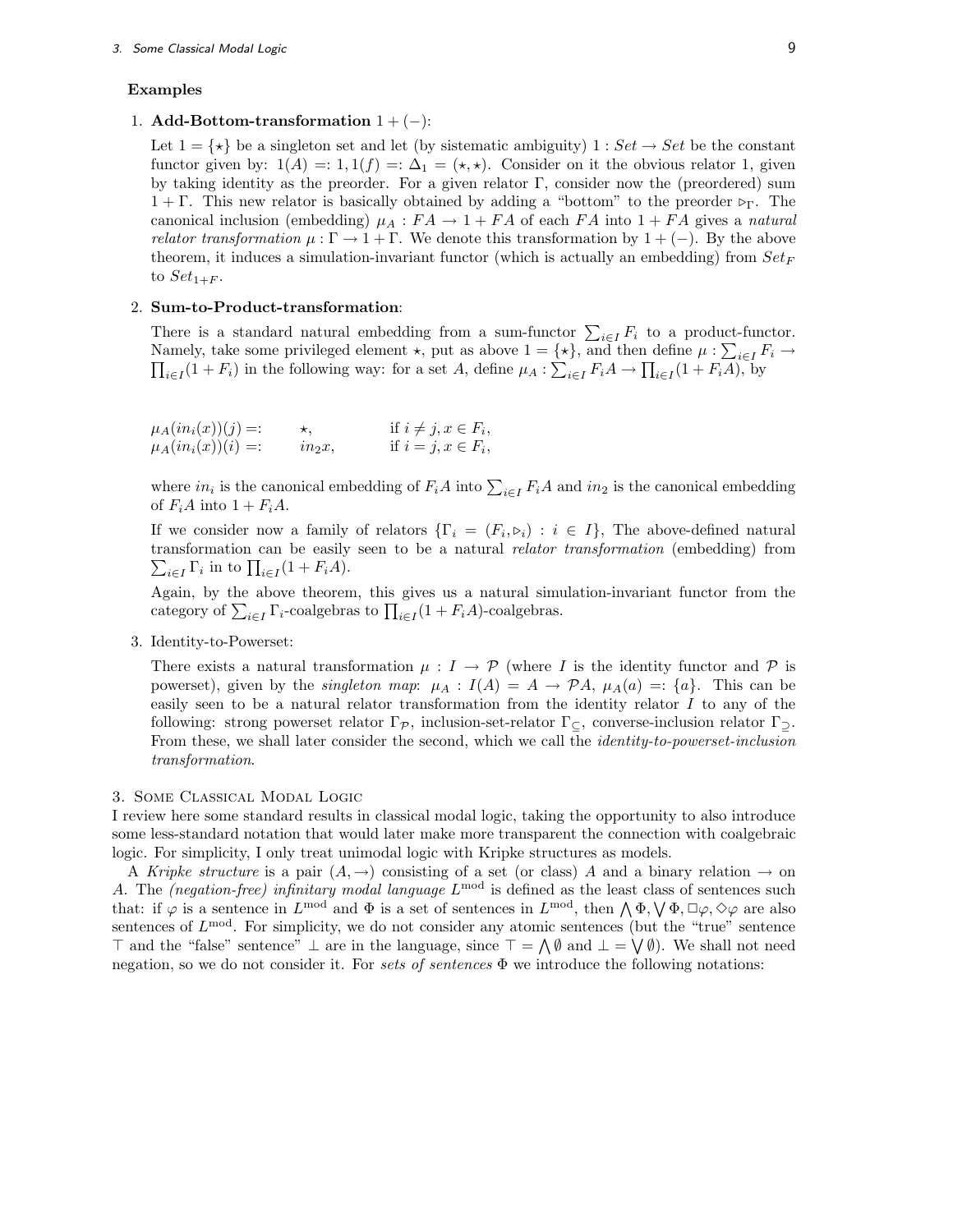$$
\Box_{\infty} \Phi =: \Box \bigvee \Phi
$$
  

$$
\Diamond_{\infty} \Phi =: \bigwedge \{ \Diamond \varphi : \varphi \in \Phi \}
$$
  

$$
\triangle \Phi =: \Box \Phi \wedge \Diamond \Phi.
$$

For each list  $Op \subseteq {\{\land, \forall, \Box, \Diamond, \Box_\infty, \Diamond_\infty\}}$  of logical or modal operators, we denote by  $L_{Op}^{mod}$  the subfragment of  $L^{mod}$  which can be built using only operators in  $Op$ . Sentences of  $L^{mod}_{\Lambda,\mathcal{V},\Box}$  are called universal sentences, while the sentences of  $L_{\Lambda,\mathsf{V},\diamond}^{\mathrm{mod}}$  are called *existential*.

The semantics is the usual one for logical connectives, while for modalities:  $a \models \Box \varphi$  iff  $a \models \varphi$  for every  $a' \leftarrow a$ , and  $a \models \Diamond \varphi$  iff  $a \models \varphi$  for some  $a' \leftarrow a$ . Observe that our newly introduced infinitary modalities behave very similarly respectively to a simulation, a dual simulation and a bisimulation:

$$
a \models \Box_{\infty} \Phi \quad \text{iff} \quad \forall a' \leftarrow a \exists \varphi \in \Phi \text{ s.t. } a' \models \varphi
$$
  

$$
a \models \Diamond_{\infty} \Phi \quad \text{iff} \quad \forall \varphi \in \Phi \exists a' \leftarrow a \text{ s.t. } a' \models \varphi
$$
  

$$
a \models \Delta \Phi \quad \text{iff} \quad a \models \Box_{\infty} \Phi \text{ and } a \models \Diamond_{\infty} \Phi
$$

(This observation will be used later.)

Here is a list of classical results:

- 1. Two (states in two) Kripke structures are (related by a) bisimilar(ity) iff they satisfy the same infinitary modal sentences, which happens iff they satisdfy the same  $L_{\Lambda,\triangle}^{\text{mod}}$ . Similarity for Kripke frames is equivalent to preservation of existential sentences and also equivalent to preservation of  $L^{\text{mod}}_{\Lambda \Box_{\infty}}$ . A dual statement holds for dual (converse) simulations.
- 2. Every state of a Kripke structure  $K$  can be characterized up to bisimilarity by a sentence in  $L_{\Lambda,\triangle}^{\text{mod}}$ . Similar statements hold for similarity (converse similarity) with respect to  $L_{\Lambda,\Box}^{\text{mod}}$ .
- 3. A modal sentence is preserved under similarity (converse similarity) iff it is equivalent to an existential (universal) formula.

Our purpose is to generalize these facts to arbitrary coalgebras.

#### 4. Coalgebraic Γ-Logic

Let F be some standard, set-based endofunctor on  $SET$ , having an extension to a relator  $\Gamma$ .

**Syntax**. The *language* of our coalgebraic logic is defined as the least class L such that:

if  $\Phi \subseteq L$  is set of formulas in L and  $X \in F\Phi$ , then  $\bigwedge \Phi, \bigvee \Phi, \Box X, \Diamond X$  are formulas of X.

Alternatively, one could have defined L as the least fixed-point of the operator  $P + P + F + F$ , and denote by  $\bigwedge$  the injection  $i_1 : \mathcal{P}L \to L$  of the first component of the sum into L, by  $\bigvee$  the injection  $i_2$  of the second component, by  $\Box$  the injection  $i_3$  of FL into L etc. We do not introduce negation, as it is not needed for our purposes. We could of course introduce it (with its classical semantics), but one should observe that even so, the modalities are not interdefinable in the usual way via negation: even if  $\neg \phi$  makes sense for  $\phi \in L$ , there is nothing like  $\neg X$  for  $X \in FL$ .

One should think of our coalgebraic operators  $\Box$  and  $\diamond$  as generalizations of the infinitary modal operators  $\Box_{\infty}$ ,  $\diamond_{\infty}$  (but not of the unary modalities  $\Box$  and  $\diamond$ ). We also introduce the notation

$$
\triangle X =: \square X \wedge \diamond X.
$$

As in the modal case, we also consider sublanguages of the form  $L_{Op}$ , for some set of operators, and in particular the *universal fragment*  $L_{\Lambda} \vee \square$  (built without using  $\diamond$ ) and its dual, the *existential fragment*  $L_{\Lambda} \vee \diamond$ , built similarly without using  $\Box$ .

**Semantics**: Given a F-coalgebra  $(A, \alpha)$ , we define the relation of *satisfaction*  $\models \subseteq A \times L$  as the unique relation satisfying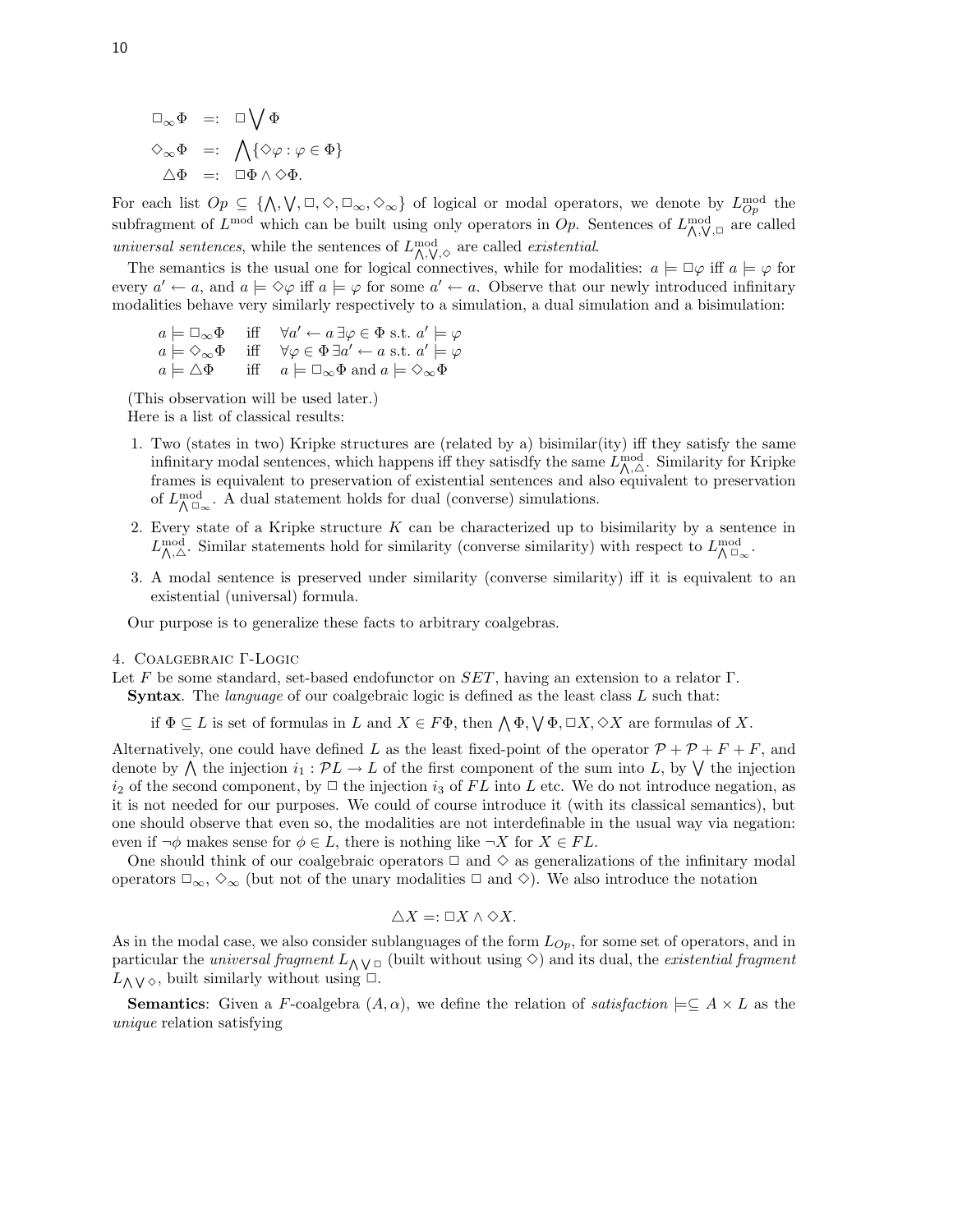#### 4. Coalgebraic Γ-Logic 11 **11**

- the usual inductive clauses for  $\wedge$  and  $\vee$
- $a \models \Box X$  iff  $\alpha(a)(\Gamma \models)X$
- dually,  $a \models \Diamond X$  iff  $\alpha(a)(\Gamma^{\sim} \models)X$ .

The correctness of the definition is ensured by the fact  $L$  is a least fixed point, which ensures the uniqueness of  $\models$  with these properties. In other words, this is indeed an inductive definition of truth. On the other hasnd, it can be also understood as a co-inductive definition: it is easy to see that the we have the following

**Proposition 4.1** *("Coinductive" characterization of satisfaction)*. The above relation of satisfaction can be characterized as *the greatest* relation between A and L satisfying:

- 1. if  $a \models \bigwedge \Phi$  then  $a \models \varphi$  for every  $\varphi \in \Phi$
- 2. if  $a \models \bigvee \Phi$  then  $a \models \varphi$  for some  $\varphi \in \Phi$
- 3. if  $a \models \Box X$  then  $\alpha(a)(\Gamma \models)X$
- 4. if  $a \models \Diamond X$  then  $\alpha(a)(\Gamma^{\sim} \models)X$ .

Similarly, one can easily check that there are such coinductive characterizations of satisfaction for the natural sublanguages of  $L$ , among of which we mention the following

Satisfaction for  $L_{\Lambda}$ <sup> $\Box$ </sup> can be characterized coinductively as the greatest relation between A and L satisfying conditions 1. and 3. from the above characterization of satisfaction.

**Examples** There are a lot of examples: for each pair of a "natural" functor F and an F-relator, one obtains a "natural" logic falling under our general definition. I only point here that, if we take  $F = \mathcal{P}$ (powerset) and  $\Gamma = \Gamma_{\subseteq}$ , we obtain exactly the classical modal logic  $L_{\bigwedge V}^{\text{mod}} \circ_{\infty}$ , which is essentially equivalent in expressive power to the full modal logic  $L^{mod}$ . On the other hand, if we take the strong *P*-relator  $\Gamma_{\mathcal{P}}$ , then all our coalgebraic modalities collapse to the same thing:

$$
\Diamond_{\Gamma_{\mathcal{P}}} = \Box_{\Gamma_{\mathcal{P}}} = \triangle_{\Gamma_{\mathcal{P}}} = \triangle.
$$

More generally,  $\Box, \Diamond, \triangle$  collapse to the same thing for every strong relator. The logic obtained in this particular case of strong relators is exactly Larry Moss's coalgebraic logic.

To distinguish the semantics of our logic from the one of the logic of L. Moss, we use the term "Γ-language" when the semantics is given as above, in terms of some arbitrary  $F$ -relator Γ, and we reserve the term "F-language" for the  $\Gamma_F$ -language.

Next, we generalize the above-mentioned classical results. For this, we introduce the following notation:

**Definition 4.2** For coalgebras  $(A, \alpha)$ ,  $(B, \beta)$ , states  $a \in A, b \in B$  and some fragment  $L_0 \subseteq L$  of our logic, we write  $a \preceq_{L_0} b$  iff every sentence of  $L_0$  is true at b only if it is true at a:

$$
a \preceq_{L_0} b
$$
 iff  $\forall \varphi \in L_0(b \models \varphi \Rightarrow a \models \varphi)$ .

This relation is the converse of  $L_0$ -preservation.

**Theorem 4.3** *(Logical Characterization of Similarity)*: Given coalgebras  $(A, \alpha), (B, \beta)$ , the following are equivalent, for all  $a \in A, b \in B$ :

**(i).**  $a \preceq_{\Gamma} b$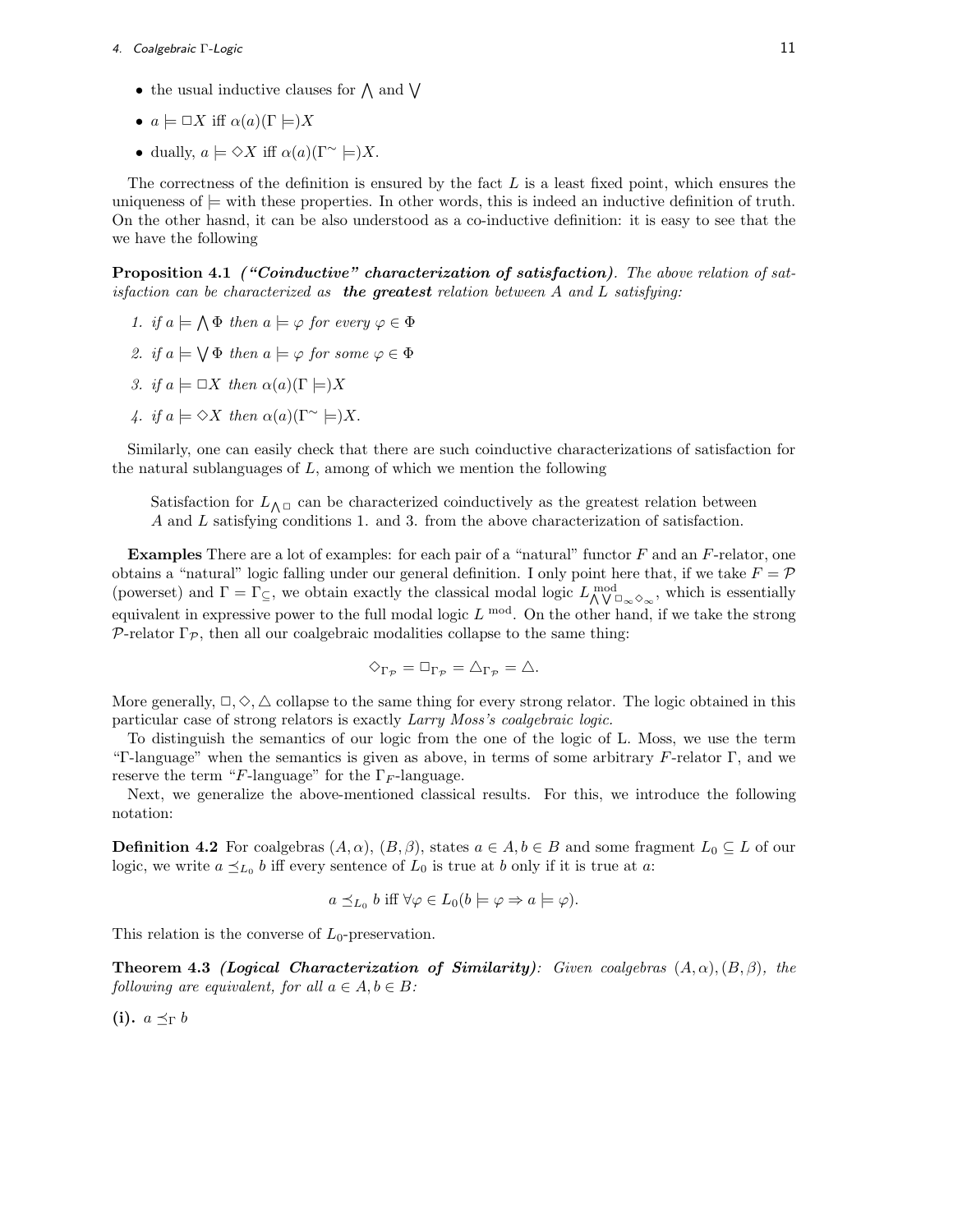(ii).  $a \preceq_{L_{\wedge \Box}} b$ 

(iii).  $b \preceq_{L_{\Lambda\phi}} a$ , *i.e. all formulas in*  $L_{\Lambda\phi}$  *are preserved when passing from a to b.* 

To summarize it in words: " Similarity coincides with preservation of (the truth of ) Γ-existential sentences" (and with the converse-preservation of universal sentences).

**Proof:** By taking the direct sum  $A + B$  of the two coalgebras, we can safely asumme that a, b live in the same coalgebra  $A = B$ ,  $\alpha = \beta$ . (Observe that, for any pair of states, none of the relations  $\models$ ,  $\leq_{\Gamma}$ ,  $\leq_{\Gamma}$  changes: the relations are "locally the same". We shall only prove the equivalence between (i) and (ii); the others are similar (and they can also be obtained from this by duality).

**Claim 1** : (i)  $\Rightarrow$  (ii); that is,  $L_{\Lambda} \Box$ -formulas are preserved by similarity: if  $a \preceq_{\Gamma} b$  and  $b \models \varphi \in L_{\Lambda} \Box$ then  $a \models \varphi$ .

*Proof of claim:* The claim is equivalent to saying that  $\preceq_{\Gamma} \circ \models \subseteq \models$ . But to show this we need (by the above coinductive charaterization of  $\models_{L_{\Lambda^{\Box}}}$ ) to prove that  $\preceq_{\Gamma} \circ \models$  **satisfies conditions 1. and 3. above** (when we replace  $\models$  with  $\preceq_{\Gamma} \circ \models$ ).

Condition 1. is trivial to check, so let us check 2. Suppose that we have  $a(\preceq_\Gamma \circ \models) \Box X$ . Then there exists some  $c \in A$  s.t.  $a \preceq_{\Gamma} c$ ,  $c \models \Box X$ . But the similarity relation  $\preceq_{\Gamma}$  is a simulation, so we must have  $\alpha(a)(\Gamma \preceq_{\Gamma})\alpha(c)$ . On the other hand, by truth-condition for  $\Box$ , we have  $\alpha(c)(\Gamma \models)X$ . By composition, we have that:  $(\alpha(a), \alpha(c)) \in (\Gamma \leq_{\Gamma} \circ \Gamma) = \Gamma(\leq_{\Gamma} \circ \models)$ . But this means that  $\preceq_{\Gamma} \circ \models$  satisfies condition 2.

**Claim 2** There exists a set of formulas  $\Phi \subseteq L_{\Lambda}$  and that for all  $a, b \in A$ , we have:  $a \preceq_{\Phi} b$  iff  $a \preceq_{L_{\Lambda^{\Box}}} b.$ 

*Proof of claim:* This is an easy cardinality argument. For each pair  $(a, b) \in A^2$  s.t.  $a \nleq_{L_{\Lambda}0} b$ choose some  $\varphi$  to witness this. Take  $\Phi$  to be the set of all such  $\varphi$ 's (which is not bigger than  $A<sup>2</sup>$  and check it works.

**Claim 3** There exists some relation  $R \subseteq L_{\Lambda} \square \times A$  such that:  $\models A \circ R = \preceq_{L_{\Lambda} \square}$ .

*Proof of Claim:* For each  $a \in A$ , put  $\theta_a =: \bigwedge \{\varphi \in \Phi : a \models \varphi\}$ . Then take  $R = \theta^{-1}$  (the inverse relation of the function  $\theta : A \to L$ ) and check the claim, using the Claim 2 about  $\Phi$ .

**Claim 4**  $\preceq_{L_{\Lambda} \Box}$  is a Γ-simulation. (From this, it follows directly that  $(ii) \rightarrow (i)$ , since by definition  $\preceq_{\Gamma}$  is the largest Γ-bisimulation; so after this we are done.)

*Proof of claim:* Suppose we have  $a \leq_{L_{\Lambda} \Box} b$ . By Claim3, we have  $\Delta_A \subseteq L_{\Lambda} \Box = \models_A \circ R$ , so (since  $\Gamma$  is a relator) we have  $(\alpha(b), \alpha(b)) \in \Delta_{FA} = F(\Delta_A) \subseteq \Gamma(\Delta_A) \subseteq \Gamma(\models_A \circ R) = (\Gamma \models_A \circ \Gamma)$ ) **◦** (ΓR). So there exists some  $X \text{ } \in FL$  s. t.  $\alpha(b)(\Gamma \models_A)X$  and  $X(TR)\alpha(b)$ ; but then (by truth-defintion of  $\Box$ ) we have  $b \models \Box X$ . We supposed that  $a \preceq_{L_{\wedge} \Box} b$ , so we conclude that also  $a \models \Box X$ . Hence (again by truth-definition)  $\alpha(a)(\Gamma \models)X$ ; but remember that  $X(\Gamma R)\alpha(b)$ , hence by composition we conclude that  $(\alpha(a), \alpha(b)) \in (\Gamma \models_A) \circ (\Gamma R) = \Gamma(\models_A \circ R) = \Gamma(\preceq_L)$  (since by Claim 3,  $\models_A \circ R = \leq_{L_{\Lambda^{\Box}}}$ ). Hence  $\alpha(a)(\Gamma \preceq_{L_{\Lambda^{\Box}}} \alpha(b)$ . So  $\preceq_{L_{\Lambda^{\Box}}}$  is a  $\Gamma$ -simulation.

 $\blacksquare$ 

**Corollary 4.4** *(Moss's Logical Characterization of Bisimilarity)*: Bisimilarity coincides with preservation of (=equivalence with respect to) the F- language  $L_{\Lambda, \Delta}$ :

$$
a \sim b \text{ iff } a \preceq_{L_{\bigwedge} \triangle} b
$$

**Proof:** Apply the preceding theorem to the strong relator  $\Gamma_F$ .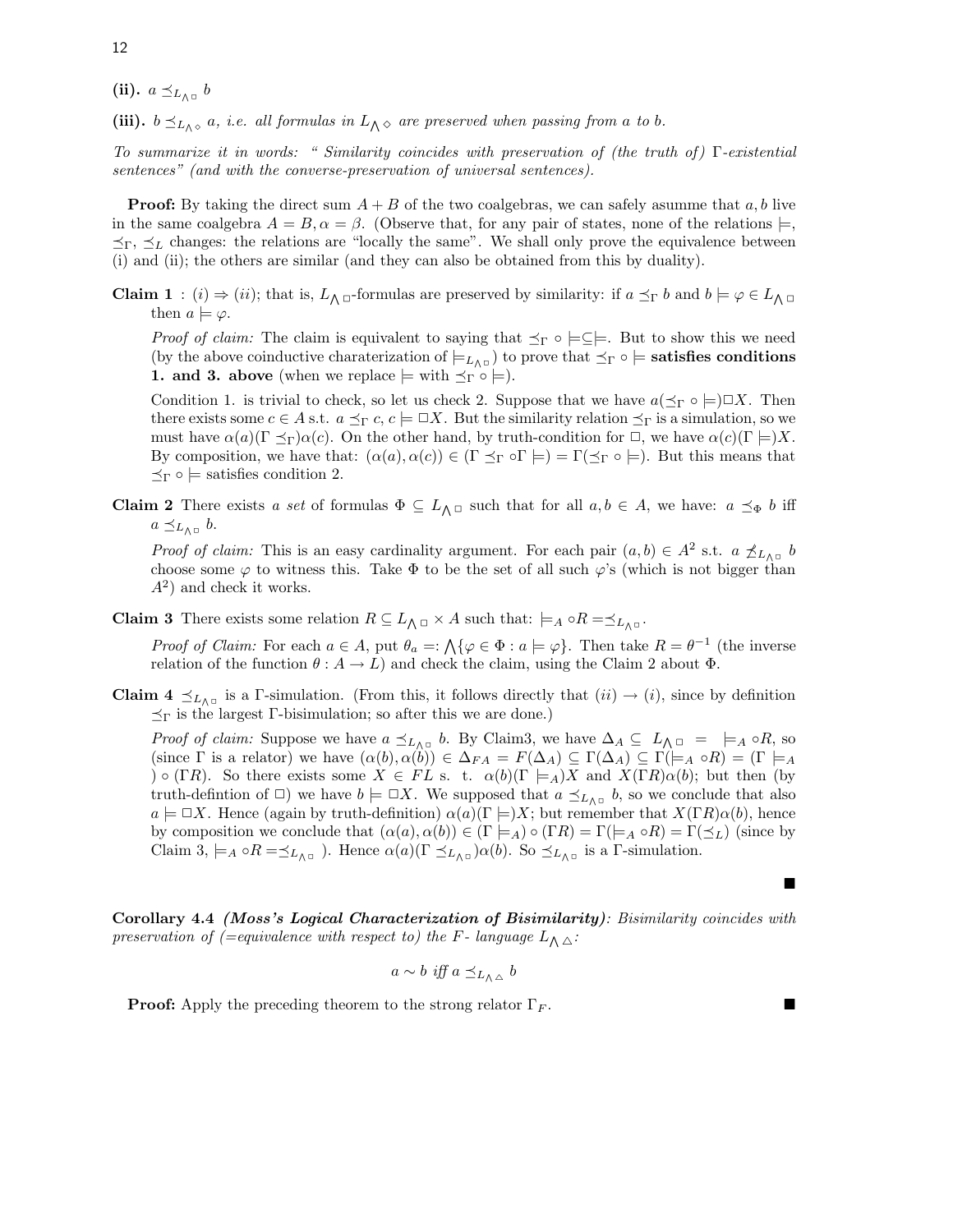**Corollary 4.5** Γ-equivalence coincides with equivalence with respect to L: In the same conditions as above, a and b are Γ-equivalent iff they satisfy the same sentences of our logic.

**Proof:** As a consequence of the above Theorem, elementary equivalence with respect to our logic is both a simulation and a converse simulation, hence it is a Γ-equivalence.

**Corollary 4.6** *(Second Characterization of Bisimulation)*: If  $\triangleright$ <sub>Γ</sub> is a partial order then bisimilarity is captured by L-equivalence.

Our theorem above implies that a state in a coalgebra can be characterized-up-to-similarity by its theory in  $L_{\Lambda}$   $\Diamond$  (i.e. by the *class* of all sentences in this language which are satisfied by the state). As in the classical case of transition systems, this result can be stregthened to obtain characterization of a state by a single sentences in the language:

**Theorem 4.7** *(Characterization-up-to-Similarity): For every coalgebra*  $(A, \alpha)$  and state  $a \in A$ , there exists some sentence  $\theta_a \in L_{\Lambda} \circ$  such that, for every coalgebra  $(B, b)$ ) and state  $b \in B$ , we have:

$$
b \models_B \theta_a \text{ iff } a \preceq_{\Gamma} b.
$$

In other words, Γ-similarity is characterizable by a sentence in the Γ-language  $L_{\Lambda} \otimes$ . Similarly, Γ<sup>*∼*</sup>similarity (i.e. the converse of  $\Gamma$ -similarity) is characterizable by a sentence in  $L_{\Lambda} \Box$ .

From this we obtain

**Corollary 4.8** *(L. Moss's Characterization-up-to-bisimulation)* For every coalgebra  $(A, \alpha)$ and state  $a \in A$ , there exists some "characteristic sentence"  $\theta_a \in L_{\Lambda} \triangle$  in the F-language, such that, for every coalgebra  $(B, b)$  and state  $b \in B$ , we have:

 $b \models_B \theta_a$  iff there exists an F-bisimulation relating a and b.

**Corollary 4.9** Every state in a coalgebra can be characterized up to Γ-equivalence by a sentence in our Γ-language L. In case that  $\triangleright_{\Gamma}$  is a partial order, then bisimilarity is captured by L-equivalence.

5. Simulation Games and Truth-as-Simulation

Ehrenfeucht-Fraisse games, pebbleg games for finite-variable logics and the simulation/bisimulation game for modal logic are various examples of (not unrelated) games used to "compare two structures" and see how much "alike" are they. I am describing below a concrete example from the folklore, the Simulation Game for Kripke structures.

#### **Example:**

The "Simulation game" can be played in general on transition systems, but to keep it simple we shall restrict our attention to (unimodal) Kripke structures. Two structures  $(A, \rightarrow_A), (B, \rightarrow_B)$ . There are two playes, Y (yes) and N (no), and a play goes on like that: player N starts by chosing some  $a_0 \in A$ , and player Y choose some  $b_0 \in B$ . Then N has to choose some  $a_1 \leftarrow_A a_0$ , to which player Y answers with some  $b_1 \leftarrow_{A'} b_0$ ; then player N chooses again some  $a_2 \leftarrow_{A} a_1$ , to which Y responds with some  $b_2 \leftarrow_{A'} b_1$ , etc. If, at anytime, some player cannot his move, he loses. If the play goes on forever, Player Y winns.

One can easily see that:

**Proposition 5.1** a and b are related by a simulation on Kripke structures iff, given the initial position  $(a_0, b_0)=(a, b)$ , Player Y has a winning strategy in the simulation game.

There is also version for *bisimulation*, in which, when he has to choose, player N is allowed to choose from either of the two structures some successor of either his last choice or his opponent's last choice.

We can immediately generalize these games to coalgebras: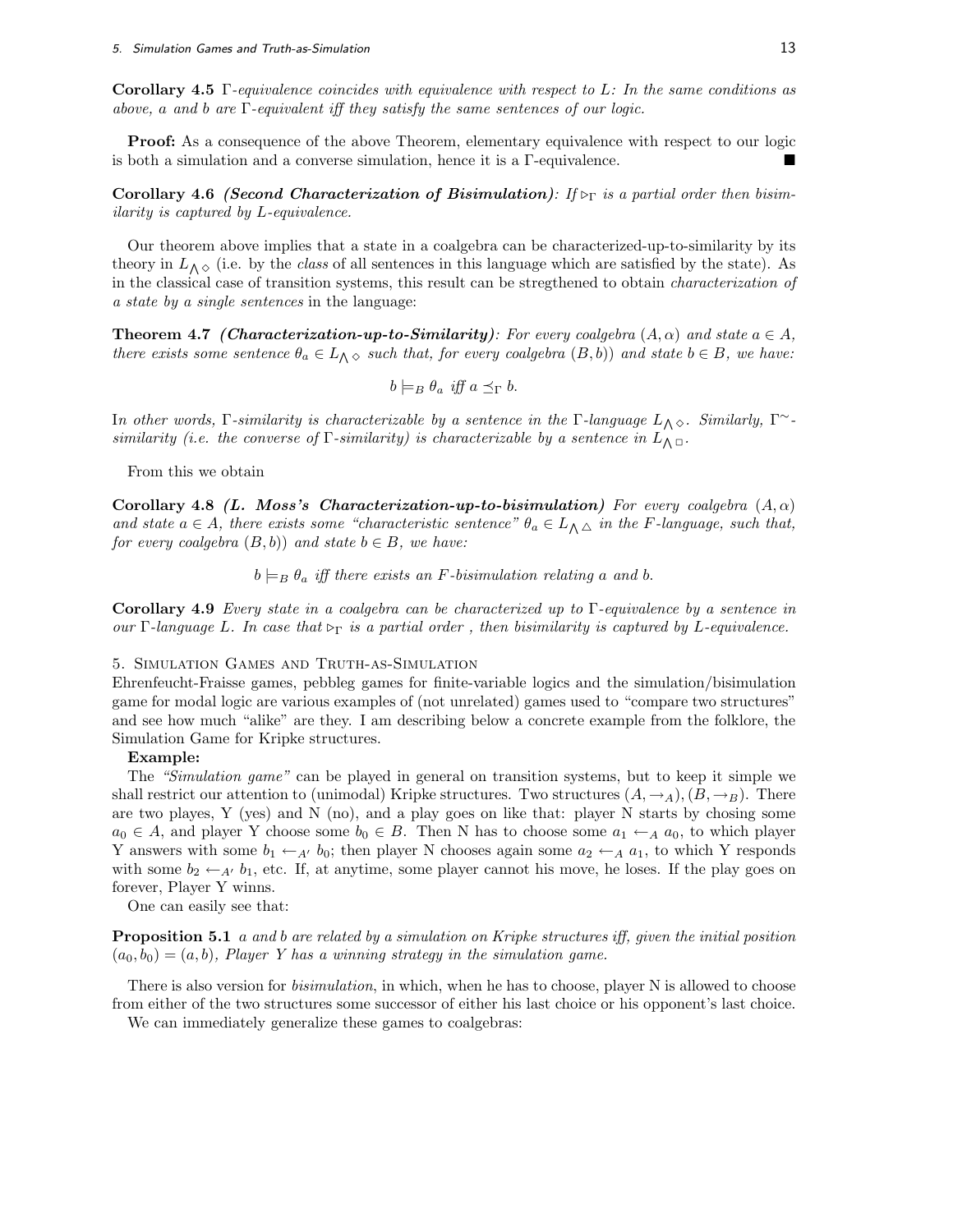#### **Coalgebraic Simulation Game**

For a given F-relator, the "Γ-Simulation Game" is played on two F-coalgebras  $(A, \alpha)$ ,  $(B, \beta)$ . Player N chooses some pair  $(a_0, b_0) \in A \times B$  (claiming they are not related by a simulation). Player Y has to choose some *binary relation*  $R_0$  s.t.  $(\alpha(a_0), \beta(b_0)) \in \Gamma R_0$ . Then player N chooses some pair  $(a_1, b_1) \in R_0$ , to which player Y answers with some  $R_1 \subseteq A \times B$  s.t.  $(\alpha(a_1), \beta(b_1)) \in \Gamma R_1$ , etc. The winning rules are as in the previous game.

**Proposition 5.2**  $a \leq_{\Gamma} b$  iff, given the initial choices  $(a_0, b_0) = (a, b)$ , player Y has some winning strategy in the  $\Gamma$ -simulation game.

One can of course adjust the game to check for Γ-equivalence instead of simulation, by allowing the first player to play not just Γ-moves, but also Γ*<sup>∼</sup>*-moves. Games like this have a natural dynamic and coinductive flavor: it is clear that the "moves" of the players follow the "next-steps" of the coalgebras trying to match them in a (bi)simulation. Such semantic games have been used for avariety of purposes.

An interesting observation is that, in the Γ-semantics, the definition of truth for □ reproduces the "simulation" clause (and the one for *✸* the one for "converse simulation"). Moreover, a close look at the proofs of the above-mentioned characterization theorems shows that this coinductive simulationlike character of truth is actually the basis of (the non-trivial part) of these proofs. Both for getting a better understanding of these proofs and for the sake of a general, logico-philosophical interest, it is tempting to pursue this analogy and try to use the insights from the theory of processes and other dynamical systems in a study of the apparently-static-unshakable concept of "logical truth". First, we have to extend this observation to the whole Γ-language, treat language itself as a coalgebra and show truth is a simulation with respect to the underlying functor.

First, let us try to do this in a simple, classical case: Kripke structures. Given a Kripke structure  $(A, \rightarrow)$ , we can expand the structure by adding the *idle transitions*, transforming A into a transition system with two kind of actions: →, corresponding to the old transitions, and the "idle transition"  $\rightarrow_0= \Delta_A$  (the identity relation on A). Then observe that infinitary conjunction is an "infinitary" diamond" operator (in the sense defined above) for the idle transition, while infinitary disjunction is a "box" for it, because of our earlier observation about their "simulation"-like character:

$$
a \models \Box_{\infty} \Phi \text{ iff } \forall a' \leftarrow a \exists \varphi \in \Phi \text{ s.t. } a' \models \varphi
$$

$$
a \models \Diamond_{\infty} \Phi \text{ iff } \forall \varphi \in \Phi \exists a' \leftarrow a \text{ s.t. } a' \models \varphi.
$$

This means that truth behaves like a "local simulation" for  $\Box$  and  $\bigvee$  and a local converse-simulation for  $\diamond$  and  $\Lambda$ .

Now, to generalize this idea to coalgebras, we need to endow every  $F$ -coalgebra with more structure in order to match the language. We first need first to add the "idle" transitions to our given Fcoalgebra:

**From** F-coalgebras to  $I \times F$ -coalgebras. Any F-coalgebra  $(A, \alpha)$  can be considered as an  $I \times F$ -coalgebra  $(A, \Delta_A \times \alpha)$ , where I is the identity functor, by putting

$$
\Delta \times \alpha(a) =: (a, \alpha(a)).
$$

This correspondence is a natural way to "add" the iddle transitions (given by the identity map) to our coalgebra. It is easy to see that this correspondence is a functor  $\Delta \times (-)$  from  $Set_F$  to  $Set_{I \times F}$ , and that moroever it is bisimulation-invariant:  $R$  is an  $F$ -bisimulation between two  $F$ -coalgebras iff it is a  $I \times F$ -bisimulation between their images under the above correspondence.

The identity functor has a natural extension to an "identity relator" I, given by taking identity as our preorder:  $I = (I, \Delta)$ . If one considers now some extension of F to a relator  $\Gamma = (F, \triangleright)$ , this induces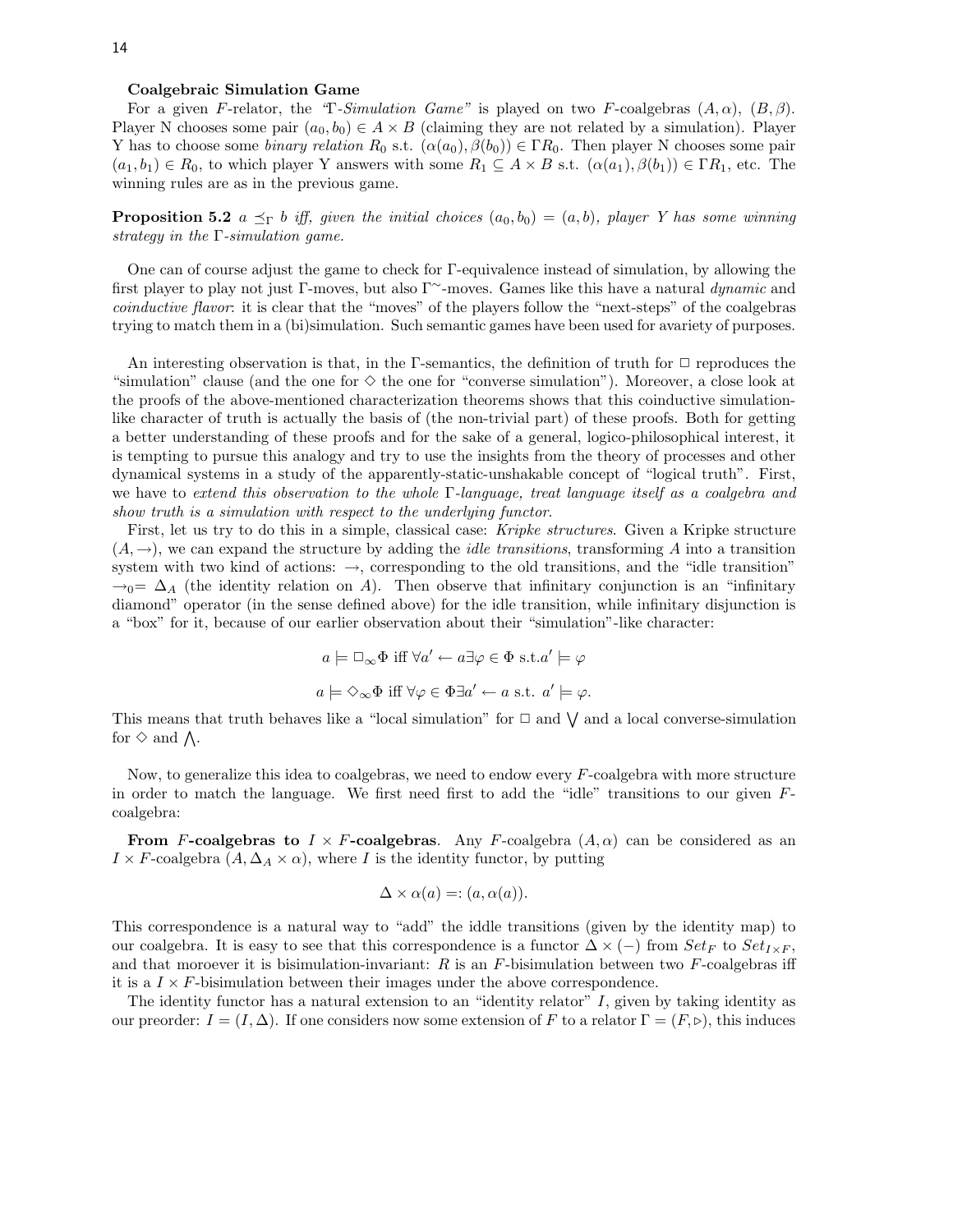a natural extension of  $I \times F$  to the relator  $I \times \Gamma$  (where the product of relators has been defined above using the product-preorder). Then the above correspondence can be seen to be *simulation-invariant*:

$$
R: a \stackrel{\prec}{\to}_{\Gamma} b \text{ iff } R: a \stackrel{\prec}{\to}_{I \times \Gamma} b,
$$

for all *F*-coalgebras *A*, *B*, all relations  $R \subseteq A \times B$  and all  $a \in A, b \in B$ .

**Language as coalgebra**: Next, we endow our language L with a coalgebra map, in a natural way. Our language was defined as the least fixed-point of the functor  $\mathcal{P} + \mathcal{P} + F + F$ . Given our assumptions about F, one can easily see that, if we endow L with the *identity map*  $\Delta : L \to L$ , we obtain an initial algebra for the same functor, which is also a coalgebra for the (same) functor.

Similarly, the restricted language  $L_{\land \Box}$  can be considered as an  $\mathcal{P} + F$ -coalgebra (with the identity map).

#### **Unifying the types of our coalgebras**:

We have on one hand our *models* (*F*-coalgebras, which by the above correspondence can be also considered as)  $I \times F$ -coalgebras, and on the other hand the languages L and  $L_{\land \Box}$ , endowed with the above coalgebra structures. The problem for defining a simulation between them is that the languages are coalgebras of different types than the models. We shall solve this by raising the types of both to obtain a common functor.

We first do it for the fragment  $L_{\land \Box}$ , which (by our characterization theorem above) is the natural language for simulation.

First, we transform the language from a sum-coalgebra to a product coalgebra, using the canonical Sum-to-Product natural relator transformation (defined in Section 2). As a result, the language  $L_{\land \Box}$ becomes a  $(1 + \mathcal{P}) \times (1 + F)$ -coalgebra, with map  $\gamma$  given by:

$$
\gamma(\bigwedge \Phi) =: (\Phi, \star)
$$
  

$$
\gamma(\Box X) =: (\star, X)
$$

Now, on the side of the models: we have already reconsidered our models as  $I \times F$ -coalgebras. We would like to have them as  $(1 + \mathcal{P}) \times (1 + F)$ -coalgebras. But there exists a natural transformation from  $I \times F$  to  $(1+\mathcal{P}) \times (1+F)$ . This can be obtained by considering the natural identity-to-powerset transformation mentioned in the second section (call it T), the natural embedding in<sub>2</sub> of F into  $1+F$ , and then taking

$$
(T \circ in_2) \times in_2
$$

as our transformation.

By our theorem in Section 2, this induces a simulation-invariant functor from  $I \times F$ -coalgebras (having  $I \times \Gamma$  as relator) to  $(1 + P) \times (1 + F)$ -coalgebras (having  $(1 + \Gamma_{\subseteq}) \times (1 + \Gamma)$ ) as relator). And by composing this with the above simulation-preserving functor  $\Delta \times (-)$ :  $Set_F \rightarrow I \times F$ , we obtain a simulation-invariant functor from F-coalgebras to  $(1 + P) \times (1 + F)$ -coalgebras.

This functor can be described directly, by putting  $H : Set_F \to (1+\mathcal{P}) \times (1+F)$ ,  $H(A,\alpha) =: (A,\overline{\alpha})$ , where:

$$
\overline{\alpha}(a) =: (\{a\}, \alpha(a)).
$$

So our common relator for both  $L_{\land \Box}$  and A as coalgebras is  $\overline{\Gamma} =$ :  $(1+\Gamma_{\Box}) \times (1+\Gamma)$ . As a consequence of the fact that all these functors are simulation-invariant, we obtain that

**Lemma 5.3** For all F-coalgebras  $(A, \alpha)$ ,  $(B, \beta)$ , we have:

$$
(A, \alpha) \preceq_{\Gamma} (B, \beta) \text{ iff } (A, \overline{\alpha}) \preceq_{\overline{\Gamma}} (B, \beta).
$$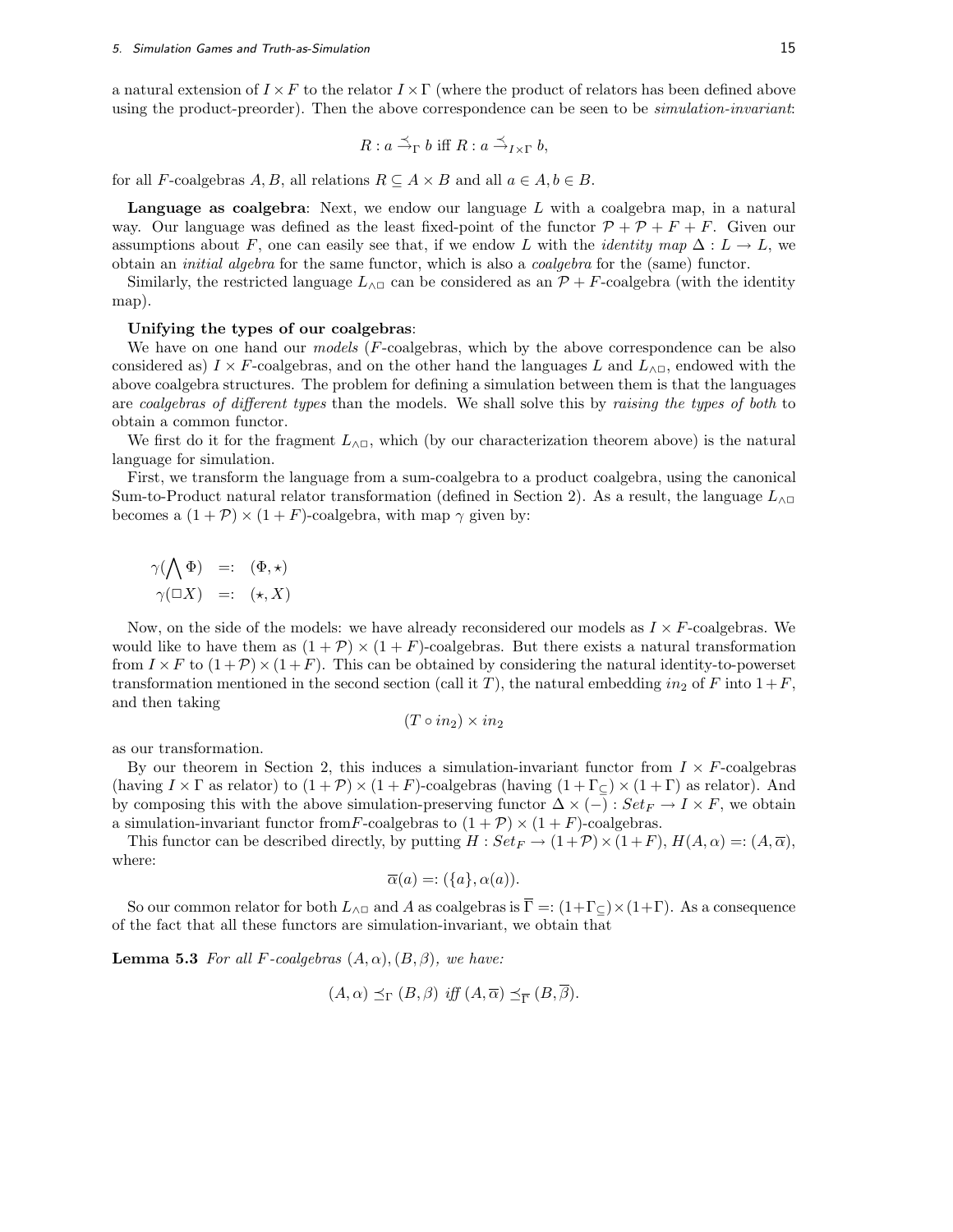**Proposition 5.4** (*"Truth is similarity"*) Our (earlier defined) notion of truth or satisfaction relation between F-coalgebras  $(A, \alpha)$  and the Γ-language  $L_{\land \Box}$  coincides with the relation of  $\overline{\Gamma}$ -similarity (i.e. the greatest  $\Gamma$ -simulation) between  $(A, \overline{\alpha})$  and  $(L_{\land \Box}, \gamma)$ .

**Note:** The same move can be applied to the whole language L. Of course, the relevant notion of simulation is the simulation-equivalence. By raising the type, we consider both  $L$  and  $A$  as coalgebras for the functor  $\mathcal{P} \times \mathcal{P} \times (1+F) \times (1+F)$ , on which we consider the relator given by the product of the following preorders:  $1+\subseteq, 1+\subseteq, 1+\succ_{\Gamma}, 1+\prec_{\Gamma}$ . Then we can see that *truth for L, as defined above*, coincides with similarity with respect to this relator (which also coincides with simulation-equivalence with respect to the previous relator  $\overline{\Gamma}$ ).

#### 6. Conclusions and Future Work

As the last theorem shows, in coalgebraic logic truth is similarity, the largest simulation relation, but only if we consider a richer functor: Γ-satisfaction for F-coalgebras is the  $\overline{\Gamma}$ -similarity between the F-coalgebra structure of these F-coalgebras and the Γ-language L. Nevertheless, truth is a simulation, and the "local simulation" induced by it on the F-structure is responsinble for some of its nice logical properties.

We would like to pursue this idea in more generality in further work. We list some reasons for which we think this might be interesting;

- 1. One can obtain simpler, more iluminating proofs of some of the classical results. An example is the fact that preservation of certain formulas under certain relations becomes obvious, by the transitivity of similarity (i.e. the fact that a composition of simulations is a simulation). Another example is our proof of the "characterization result" that generalizes Larry Moss's (and Hennessey-Milner's) results, which is much more simple and direct than the previous ones.
- 2. Possible generalizations to other languages: For instance, self-referential languages (like  $\mu$ calculus, other fixed-point logic, languages based on "systems of language equations" (e.g. the ones used by J. Barwise in Situation Theory) come naturally equiped with a coalgebra structure. Also, there exist logical languages, closer to natural language, and for which the intended semantics is not "compositional", so truth cannot be built algebraically bootom-up. There are many proposals in this respect, many of them with a "dynamic" or game-theoretical flavor, stated in terms of possibilities of action, ways to "use" the information sentence to update your information or to change the environment. But these notions are very close to the dynamical notions that coalgebras have been "invented" for. The hope would be to capture some of these in the general frame of coalgebras and coinduction, as models for dynamics. After all, the fundamental insight behind these attempts seems to be the same as the dynamic-coinductive semantics: instead of starting at the bottom and working your way up until you reach or construct the truth of the formula, you just start with the formula (and a dynamic model) and you "follow" the formula, going wherever it leads and "doing" what it tells you do, and keep doing it unless you reach a "failure" state (proving the formula false).
- 3. One could generalize the above-mentioned game-semantics and unify it with the "pebble games". Indeed, in the coalgebraic logic, satisfaction (truth) and similitude-of-structure (simulation or bisimulation) turned out to be the kind of thing. Accordingly, one can immediately give an (equivalent) game semantics to our logic: just use the above "simulation game", applying it to the coalgebra structure of the language, on one side. In this sense, one can understand our "truth-as-simulation" proposal as a more abstract way to introduce a game semantics. But it is also interesting in that it reveals the deep relation between these two main logical uses of games: "truth-games" (Hintikka-style, say) on one side, "similitude" or equivalence games on the other (pebble games etc.) At the level of coalgebras, these two notions of logical games can be recognized as being the same kind of games: simulation games.